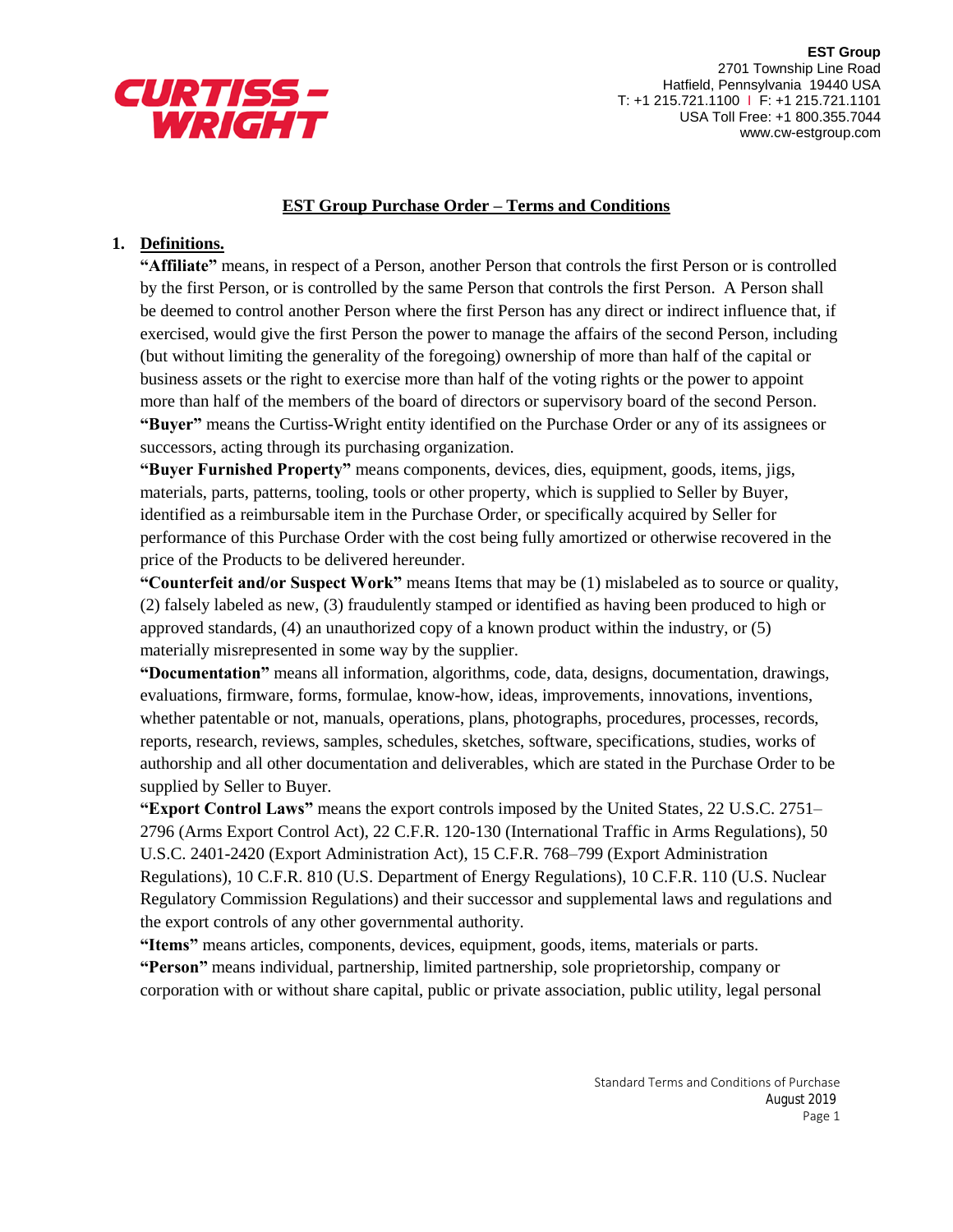representative, regulatory or governmental agency or body, or other legal entity however designated or constituted.

**"Products"** means all articles, components, devices, dies, equipment, goods, items, jigs, materials, parts, patterns, tooling, tools or other goods, which are stated in the Purchase Order to be supplied by Seller to Buyer.

**"Proprietary Information"** means confidential, non-public or other proprietary information including, without limitation, trade secrets, technical information, including algorithms, code, data, designs, documentation, drawings, evaluations, firmware, forms, formulae, hardware, know-how, ideas, improvements, innovations, inventions, whether patentable or not, manuals, operations, plans, photographs, procedures, processes, products, records, reports, research, reviews, samples, schedules, sketches, software, specifications, studies, financial information, including pricing and other proprietary information that is disclosed under these Terms by the disclosing party to the receiving party or is otherwise learned by the receiving party by observing the disclosing party's facilities. Proprietary Information does not include information which: (i) is or becomes a part of the public domain without any action by, or involvement of, the receiving party; (ii) is received by receiving party from a third party without a duty of confidentiality owed to the disclosing party; (iii) is independently developed by the receiving party without use of or without reference to the disclosing party's Proprietary Information; (iv) is already in the possession of the receiving party and the receiving party can demonstrate with written evidence that the information was in the possession of the receiving party prior to the disclosure of the disclosing party's Proprietary Information by the disclosing party; or (v) is disclosed by the receiving party with the prior written approval of the disclosing party.

**"Purchase Order"** means a purchase order furnished by Buyer to Seller by mail, electronically, facsimile or by such other means as the parties hereto may establish, including any specifications, and other drawings and documents that are expressly incorporated into it, and incorporating these Terms. **"Services"** means any services, which are stated in the Purchase Order to be supplied by Seller to Buyer.

**"Terms"** means the terms and conditions of purchase set out in this document.

**"Work"** means all work including Products, Services and/or Documentation, which are stated in the Purchase Order to be supplied by Seller to Buyer.

## **2. Order of Precedence.**

(a) In the event of any conflict among the procurement documents referenced in the Purchase Order, the following order of precedence shall apply in interpreting this Purchase Order: this set of Term and Conditions shall supersede all other documents.

(b) Seller shall immediately bring any inconsistencies to the attention of Buyer in writing, and any inconsistencies in or among any of the foregoing shall not be the basis for any defense of a breach of contract claim brought by Buyer against Seller for Seller's failure to perform under this Purchase Order, nor shall any such inconsistencies be the basis for any claim of any kind by Seller against Buyer unless Seller has first timely brought such inconsistencies to Buyer's attention and Buyer has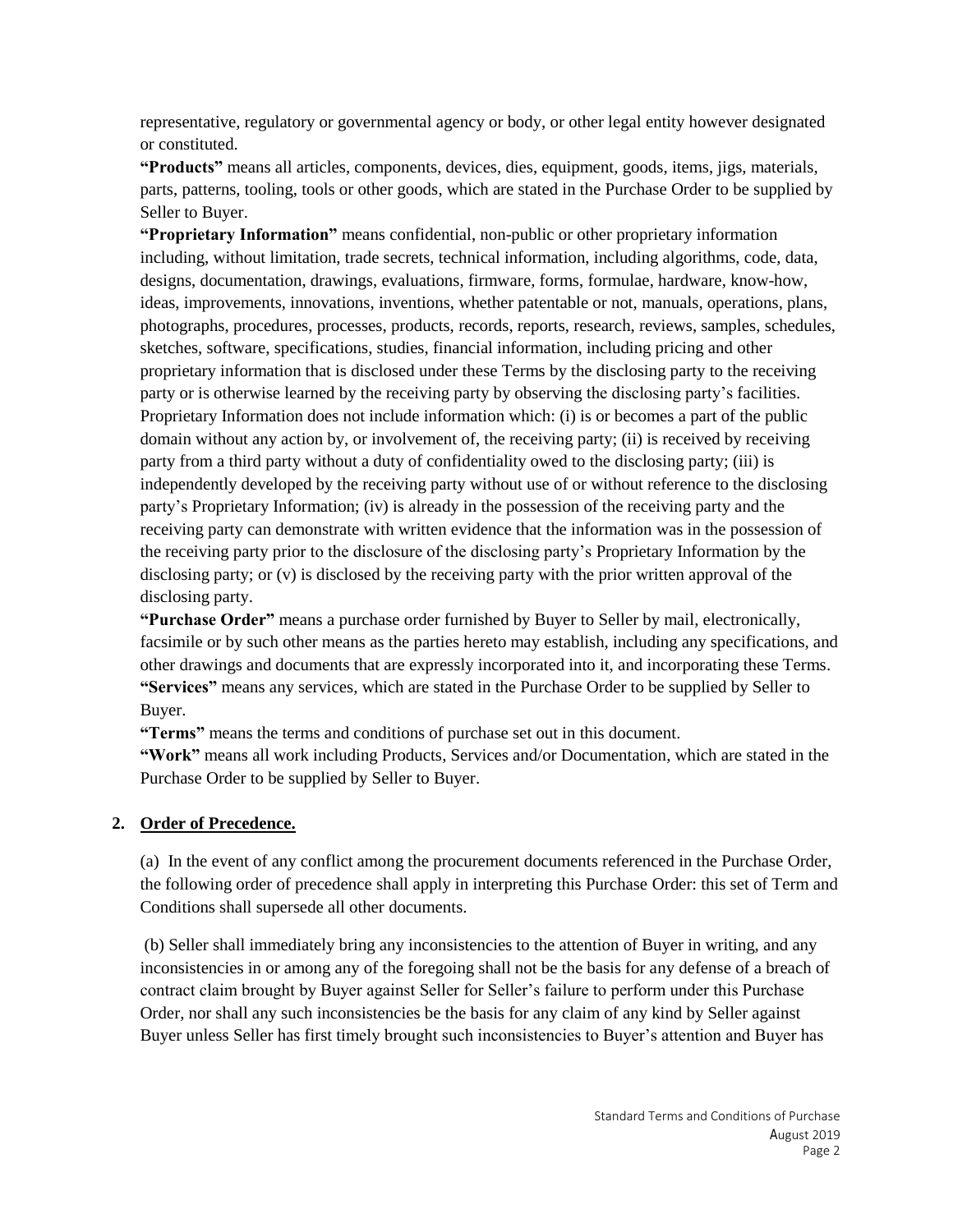failed to resolve such inconsistencies. Should Seller fail to contact Buyer to resolve any such conflicts or inconsistencies, Seller will be solely responsible for any errors resulting from any conflicts or inconsistencies occurring in this Purchase Order. Where documents are referenced, the issue date in effect at the time of Purchase Order or Change Notice placement shall be applicable, unless another issue date is specified in the Purchase Order or Change Notice or other referenced document.

- **3. Acceptance.** This Purchase Order is an offer to buy expressly limited to Seller's acceptance of the specifications, and other drawings and documents that are expressly incorporated into it, and incorporating these Terms. A written acknowledgment of this Purchase Order shall operate as acceptance of this offer upon the Terms herein even though the acknowledgment states terms and conditions which are additional to or different from those stated herein. Any terms proposed in Seller's acceptance of Buyer's offer which add to, vary from or conflict with the Purchase Order are hereby objected to. Any such proposed terms shall be void and the Purchase Order along with these Terms shall constitute the complete and exclusive statement of the terms of the contract between the parties. If Seller fails to issue an acknowledgement of the Purchase Order, the Purchase Order shall be deemed to be accepted upon the earlier to occur of Seller's commencement of any work in relation to the Purchase Order, supply of any Products, or issue of any invoice. Any reference herein to any proposal, quotation or other communication by Seller shall, unless indicated to the contrary herein, be deemed to be limited to the description of Seller's goods or services and not include Seller's proposed terms. No modification, or deletion of or addition to these Terms shall be binding on either party unless made in writing and signed by a duly authorized representative of both parties.
- **4. Authority and Communication.** Only Buyer's purchasing department are authorized to issue orders and/ or to amend such orders. No other department of the Buyer entity is so authorized to act. Claims by Seller for any adjustments will not be allowed unless duly authorized in writing by Buyer prior to implementation. All written communications are to be directed to Buyer's purchasing representative. Communications from, to or among engineering or quality assurance personnel on technical or quality matters is permitted; however, any agreements resulting from communications with organizations of Buyer other than its purchasing organization shall be binding only if documented by Buyer's purchasing representative in a written change notice.
- **5. Inspection, Access, Oversight and Audit.** At all reasonable times, including the period of manufacture, all Products, Services and Work (including Work performed by Seller's subcontractors and suppliers) shall be subject to inspections, oversight and tests as Buyer may direct and may be performed by Buyer, its customers and/or representatives of either. Seller shall provide Buyer, Buyer's customer or their representatives with access to plant, facilities and records of Seller and its subcontractors and suppliers for inspection, oversight, tests and/or audit. If inspections and tests are made on Seller's (or Seller's subcontractors or supplier's) premises, Seller shall furnish, at no additional charge, facilities and assistance for safe and convenient inspections and tests. Buyer may charge Seller for additional costs to Buyer when Products, Services and/or Work are not ready for scheduled inspections and tests.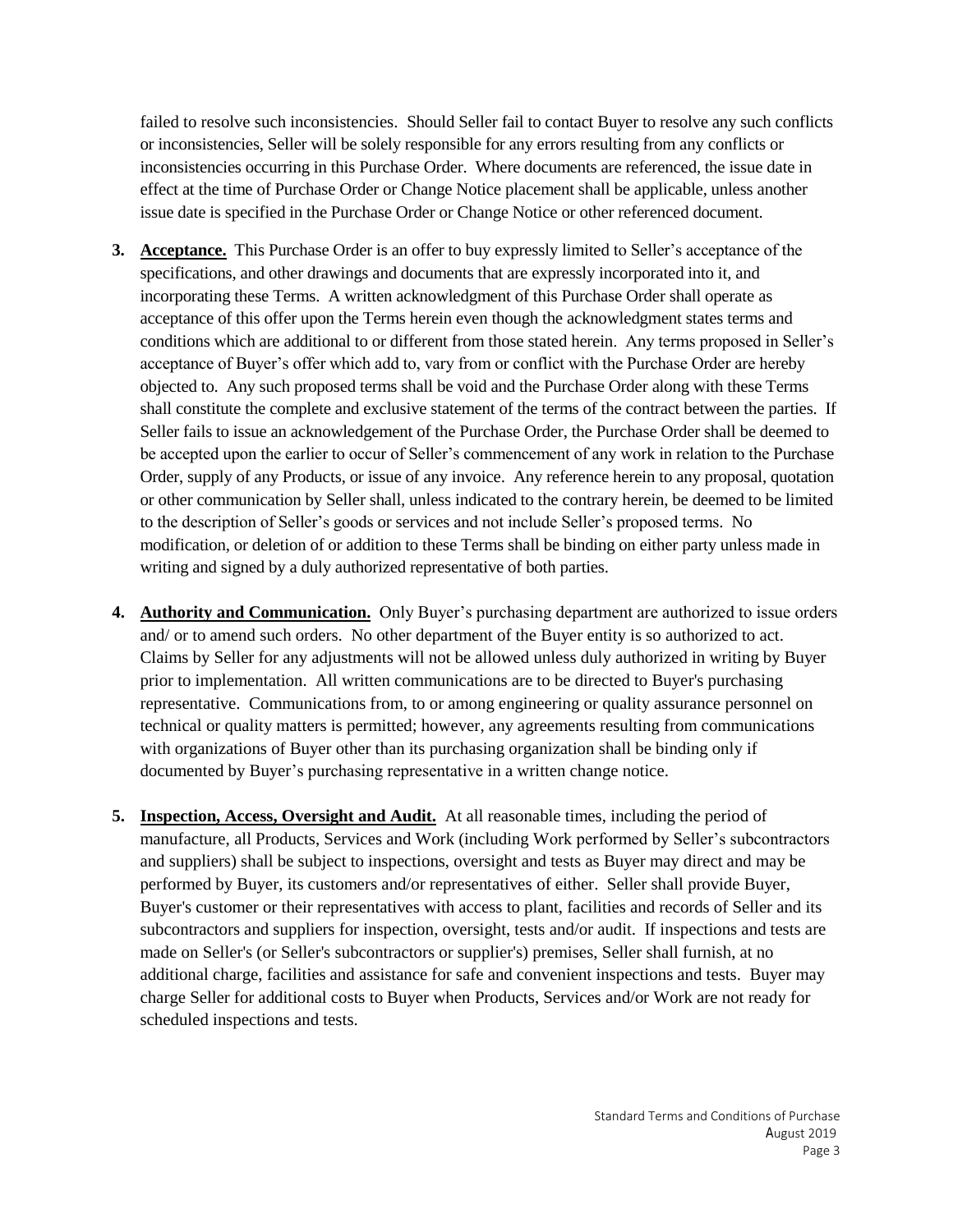Buyer may inspect 100% or a sample of all Products or any lot of Products at Buyer's option. In case any Products, Services and/or Work are defective or otherwise not in conformity with the Purchase Order requirements, Buyer may, in its sole discretion and without waiving any other remedies that may be provided in these Terms or at law: (i) reject and return the supplies, material and/or Documentation at Seller's expense and risk for refund of invoice price or for correction or replacement; (ii) rework same to conform them to Purchase Order requirements and charge Seller the cost occasioned thereby; (iii) if rework is impractical and Seller fails to make prompt replacements, Buyer may make such replacements and charge Seller for the cost occasioned thereby; (iv) require that Seller re-perform non-conforming Services; (v) equitably adjust the price; or (vi) terminate this Purchase Order in whole or in part for default. All handling, storage, freight (both ways) and demurrage charges shall be at the cost of Seller. Payment for Products, Services and/or Work rejected hereunder shall be reimbursed by Seller within (7) days of written request.

Seller and Seller's suppliers/subcontractors shall not make any changes in the manufacture of Products to be delivered pursuant to Purchase Orders issued hereunder in manufacturing processes, materials, accessories, design, form, fit or function or in any other way without prior written notification to Buyer and Buyer reserves the right to terminate this Purchase Order for default if any changes are made by Seller and Seller's suppliers/subcontractors without obtaining the Buyer's advance written approval.

Except as otherwise agreed in writing, all shipments and supplies furnished under this Purchase Order shall be subject to final inspection and acceptance by Buyer after delivery, at Buyer's facility or other location notwithstanding any previous inspection, or the earlier passing of title to Buyer or any prior payment by Buyer, or any prior inspection of any type. In case any Products, Services and/or Work is defective or otherwise not in conformity with the Purchase Order requirements, Buyer may, in its sole discretion and without waiving any other remedies that may be provided in the Purchase Order or at law exercise its rights as is provided in the Purchase Order and these Terms. Seller must notify Buyer of any non-conforming Products prior to shipment to Buyer. Seller must obtain written approval from Buyer prior to shipping any non-conforming Products to Buyer. Seller must notify Buyer of any non-conforming Products if determined during or after shipment.

The inspection, approval, review or failure to inspect shall not relieve Seller from any of its obligations under the Purchase Order or constitute a waiver of any defects or nonconformities. The acceptance by Buyer of any Products, Services and/or Work under any Purchase Order will not limit or affect any warranty or right of indemnity granted by Seller under the Purchase Order, these Terms or otherwise.

Seller shall maintain a quality control and inspection system acceptable to Buyer, and its customer. During performance of this Purchase Order, Seller's quality control or inspection system and manufacturing processes are subject to review, verification and analysis by Buyer, its customer, the prime contractor and the applicable regulatory authorities. Seller shall maintain quality records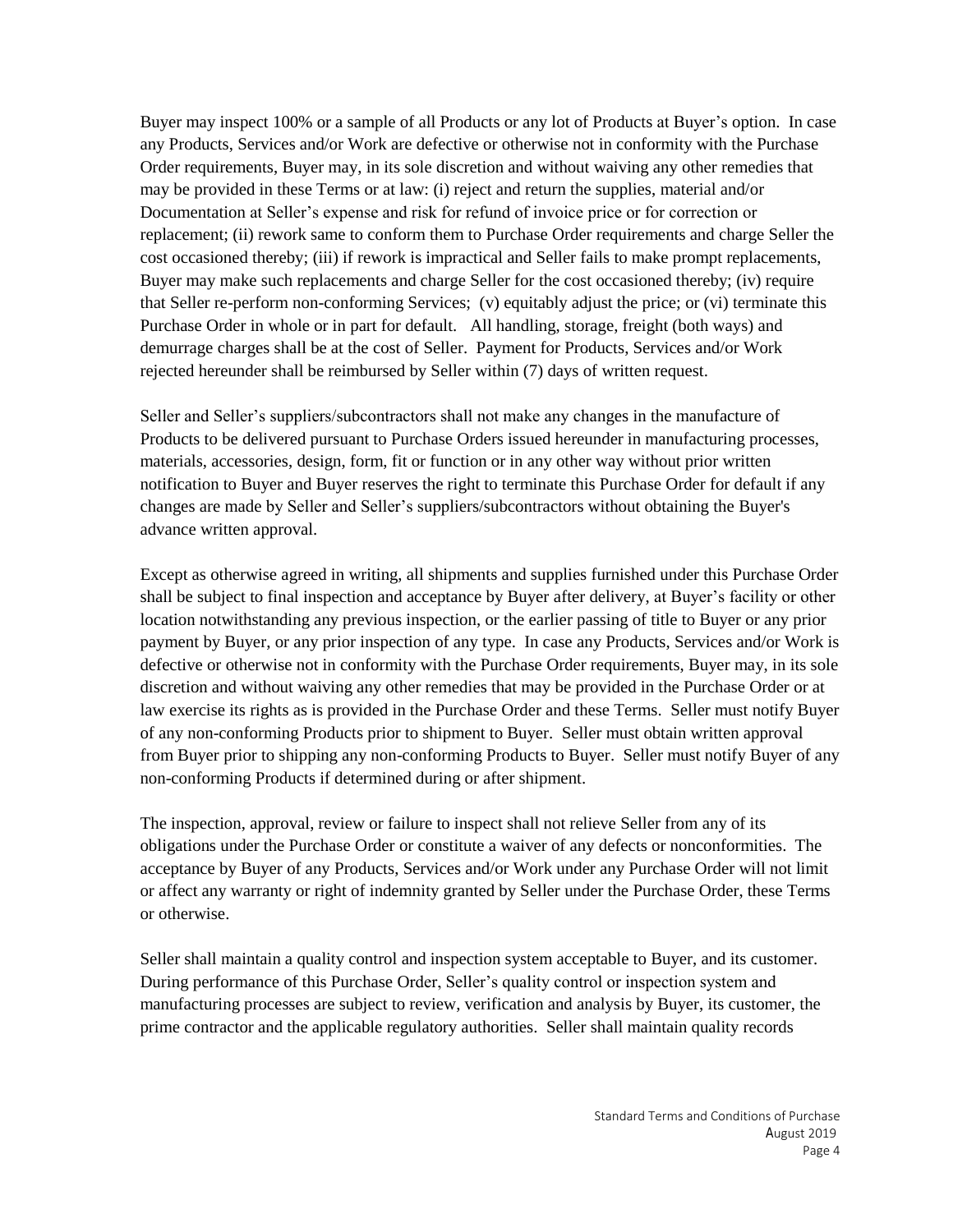associated with this Purchase Order for a minimum period of seven (7) years unless the Purchase Order indicates a longer retention period. Buyer may also request periodic phone conferences, status report submittals, or other reasonable and mutually-agreeable oversight activities.

**6. Delivery.** Delivery of the Products, Documentation and/or performance of the Services in accordance with the established schedule stated in the Purchase Order is a material requirement of this Purchase Order. TIME IS OF THE ESSENCE. Seller shall furnish all resources necessary to assure compliance with the established delivery dates and/or performance dates. No acts of Buyer, including without limitation, modifications to this Purchase Order or acceptance of late deliveries, shall constitute a waiver of this provision. Seller shall also provide free of charge all documentation reasonably required by Buyer to use, operate and maintain the Products and/or Services. Except as may be specified in the Purchase Order, all documentation, installation, maintenance and operations manuals will be in English. Any translation requirements are Seller's responsibility.

All deliveries shall be strictly in accordance with the applicable quantities and schedules set forth in this Purchase Order. Unless otherwise specified in this Purchase Order, Seller shall not ship quantities less than or greater than those specified in this Purchase Order. Buyer shall have no obligation to return or pay for any quantities in excess of those specified in this Purchase Order. Buyer reserves the right to reject and/or return, at Seller's expense and risk, including transportation both ways, all or any part of a delivery that varies from the quality or quantity authorized by the Buyer for shipment. Buyer additionally reserves the right to accept such Products with the obligation for payment deferred until the agreed upon payment period after delivery should have been made pursuant to the delivery schedule.

The Buyer will provide the applicable delivery term for the Products on the Purchase Order. If the Seller or the Buyer is a U.S. entity, the Buyer may indicate on the Purchase Order that the delivery term is a Uniform Commercial Code ("UCC") delivery term. In that case, the delivery terms are to be interpreted in accordance with the Uniform Commercial Code ("UCC") as adopted by the State of New York, United States of America. If the Seller or the Buyer is a non-U.S. entity, the Buyer may indicate on the Purchase Order that the delivery term is an Incoterms delivery term. "Incoterms" means the international rules for the interpretation of the trade terms of the International Chamber of Commerce as enforced on the date when the Purchase Order is issued by Buyer. Any term or expression defined in or given a particular meaning by the provisions of the UCC or Incoterms shall have the same meaning in the Purchase Order, but if there is any conflict between the provisions of the UCC or Incoterms and these Terms, these Terms shall prevail.

In the event the Seller and the Buyer are U.S. entities and a delivery term is not specified on the Purchase Order, the delivery will be made by Seller FOB Buyer facility as defined by the UCC. In the event the Seller or the Buyer is a non-U.S. entity and a delivery term is not specified on the Purchase Order, the delivery will be made by Seller DAP Buyer facility as defined by Incoterms.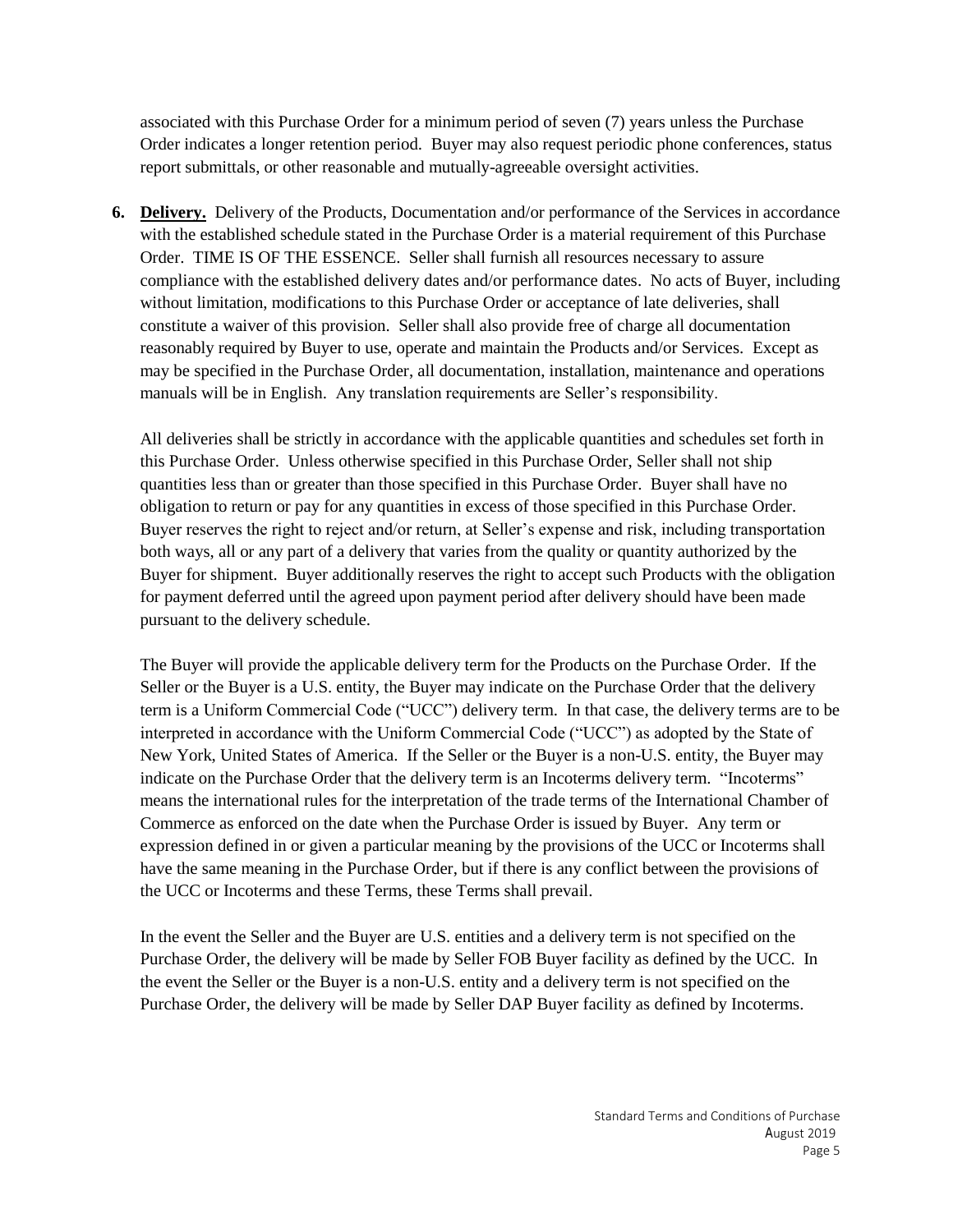Upon request, Seller will provide Buyer with all up to date information relating to the progress in completing the Purchase Order in a form and frequency acceptable to Buyer. Seller will, at its expense, deliver by express or air shipment or by the most expeditious way to the delivery location if the delivery schedule is endangered in whole or in part for any reason. In the event that Seller fails to do so, Buyer may undertake the transportation of such items at Seller's cost and expense. Seller shall not, without Buyer's prior written consent, manufacture or procure materials in advance of Seller's reasonable flow time or deliver in advance of schedule. Seller shall give notice of shipment to the Buyer at the time of delivery of any shipment of Products to a carrier for transportation. Seller shall co-operate with the Buyer to minimize the duties payable on shipments, including routing to protect the lowest tariff rate.

Whenever it appears Seller will not meet the delivery schedule, Seller shall immediately notify Buyer in writing of the reason and estimated length of the delay. This notice shall be informational only, and shall in no way affect the rights or remedies available to Buyer. Seller shall make every effort to avoid or minimize the delay to the maximum extent possible. Any additional cost incurred by Buyer or Seller because of late delivery shall be borne by Seller unless specifically authorized in writing by Buyer.

When requested by Buyer, Seller will develop and maintain in a form acceptable to Buyer, a comprehensive activity/task based schedule ("the Schedule"). At its election, Buyer may provide, at no cost to Seller, assistance in the development of the Schedule. The Schedule will contain a comprehensive activity-based listing for all major Products, Services and/or Work deliverables required by the Purchase Order, and shall also include information on any processes being performed outside the Seller's facility (outside processing). Seller shall update the Schedule at regular intervals but no less than monthly to ensure its accuracy. Seller will make its Schedule available to Buyer in a format specified by Buyer for review at reasonable times and places.

If Seller is unable to meet the required delivery schedules for any reason, Buyer shall have the option to: (1) terminate this Purchase Order, or (2) fill this Purchase Order or any portion thereof, from sources other than Seller and to reduce Seller's Purchase Order quantities accordingly at no increase in unit price, without any penalty to Buyer. The rights accorded Buyer pursuant to this paragraph shall not limit Buyer's rights under the "Termination" provision of this Purchase Order.

Seller shall be responsible for packaging, loading and tying-down of each shipment in accordance with the specifications and requirements of the Purchase Order or in the absence thereof, in a manner to ensure safe shipment of the materials or ordered items.

**7. Ownership.** All Documentation created in or resulting from Seller's performance under this Purchase Order, including all patent rights, copyrights, rights in proprietary information and other intellectual property rights shall be exclusively owned by and be the property of Buyer and shall not be used by Seller for any purpose other than the performance of work under this Purchase Order.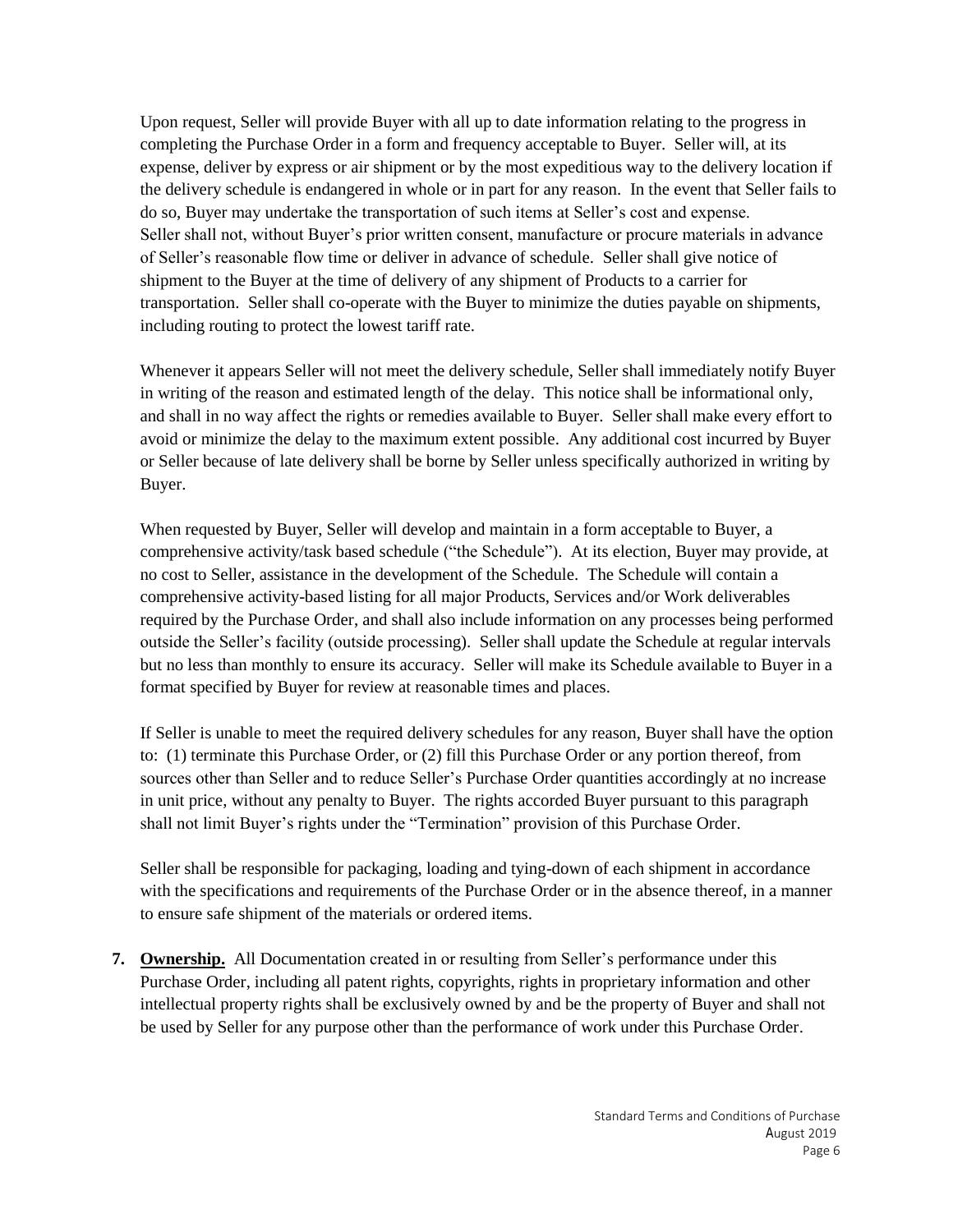All Documentation delivered to Buyer by Seller shall also be exclusively owned by and be the property of Buyer and shall not be used by Seller for any purpose other than the performance of work under this Purchase Order. Buyer may use such Documentation for any purpose, whatsoever, irrespective of any statement to the contrary appearing on such Documentation.

Seller agrees to transfer and does hereby transfer to Buyer all right, title and interest in and to all intellectual property rights associated with such Documentation created in or resulting from Seller's performance under this Purchase Order or delivered to Buyer by Seller under this Purchase Order.

Seller will, at its expense, execute or obtain the execution of any papers as may be necessary to perfect ownership of the Documentation to Buyer or as may be necessary in obtaining, maintaining or enforcing any intellectual property rights by Buyer. Seller also agrees that any intellectual property which is protectable by copyright will be considered a work made for hire for Buyer. Seller shall, at its expense, obtain any and all licenses and rights necessary to afford Buyer the foregoing rights. Seller agrees that it shall not produce for or quote prices to any other party goods or materials, which are manufactured according to Buyer's proprietary specifications and are not a part of the Seller's standard product offering.

Title to Product furnished or to be furnished (or information generated or developed) under this Purchase Order shall be deemed transferred to Buyer or Buyer's customer as payments are made. Seller shall identify and segregate such materials which are the property of Buyer, unless waived in writing by Buyer. In the event payments are made by Buyer prior to delivery, Seller shall execute and deliver such security agreements, financing statements and other documents as may be deemed necessary by Buyer to protect its rights therein. If title is not transferred in accordance with the foregoing, title shall pass to Buyer or Buyer's customer in accordance with the delivery terms designated in the Purchase Order.

Seller agrees that the Products delivered to Buyer under this Purchase Order will be free and clear of all liens, claims and encumbrances at the time of delivery. The obligations of this paragraph shall survive termination or completion of this Purchase Order.

- **8. Risk of Loss.** Seller shall have risk of loss of the materials or ordered items furnished under this Purchase Order until arrival at the destination designated in this Purchase Order.
- **9. Changes.** Buyer may, at any time, by a written change notice (a "Change Notice"), without notice to any sureties, make changes to any aspect of the Purchase Order and/or its performance, including, without limitation: (i) drawings, designs or specifications; (ii) method of shipment or packing; (iii) place or time of inspection, delivery or acceptance; (iv) the quantity and/or type of goods and/or services ordered; (v) the work or service schedules; (vi) the amount of any Buyer furnished property; and (vii) suspending the work in whole or in part for a stated time period. Upon receipt of a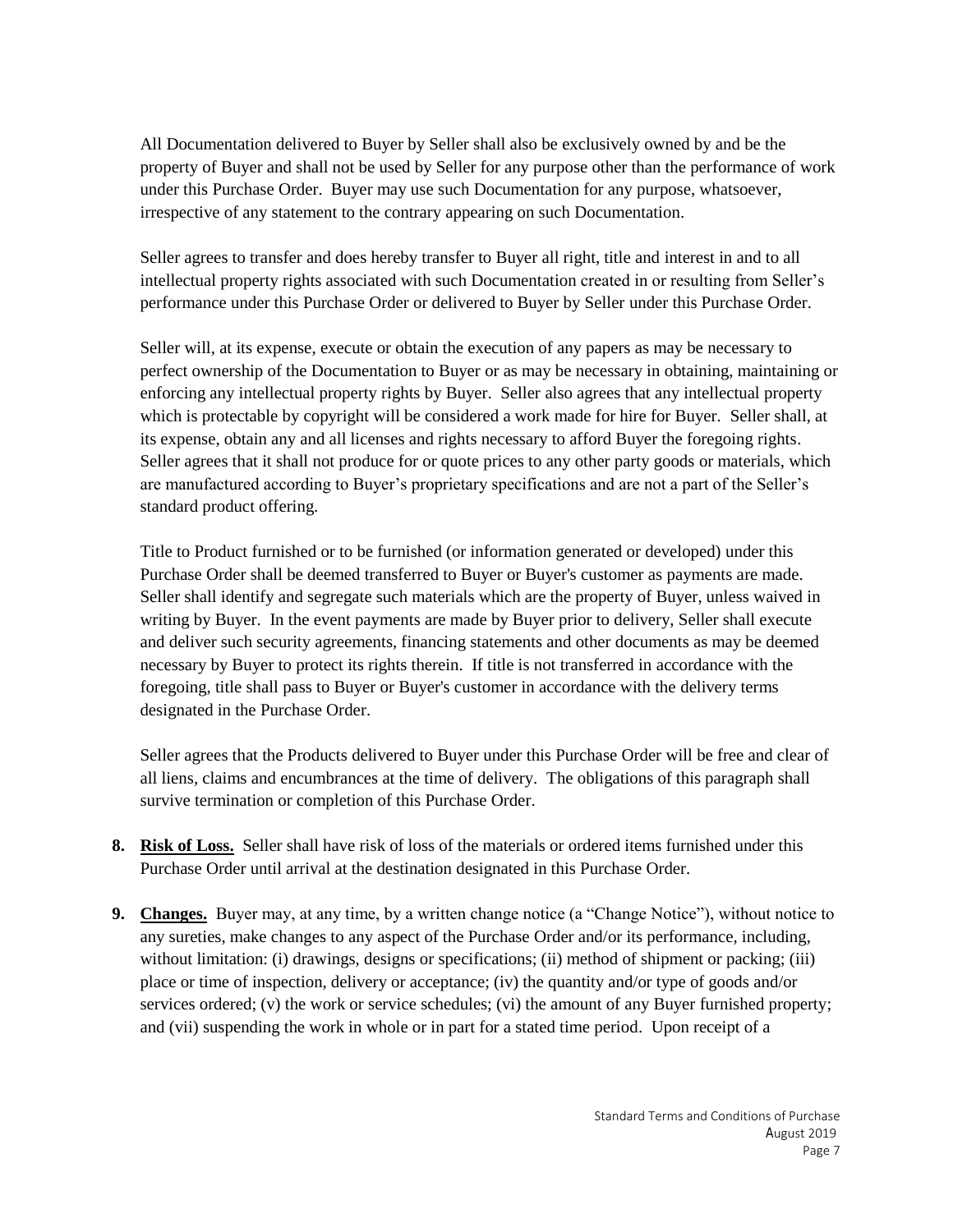suspension order, Seller will immediately take all reasonable steps to minimize the incurrence of costs allocable to the work covered by the Purchase Order during the period of work stoppage. If Seller considers that the conduct, statement or direction of any of Buyer's employees constitutes a change hereunder, Seller shall notify Buyer's purchasing department and take no action on the perceived change pending written approval of Buyer's purchasing department. For example, Buyer's engineering, technical and other personnel may, on occasion, render assistance, exchange information, or provide advice to Seller's personnel concerning the goods or services furnished hereunder. Such assistance, exchange, or advice shall not constitute a change under this section or a waiver of the Seller's existing obligations. In order to be valid and binding upon Buyer, any change, waiver, or amendment of this Purchase Order must be in writing and signed by an authorized representative of the Buyer's purchasing department. Only Buyer's purchasing department has the authority to approve a change, which approval shall be effective only if reduced to writing. Any change made by Seller without such written approval shall be deemed voluntary by Seller and not compensable in the cost of or time required for performance.

Seller shall comply with such Change Notices. If the change materially affects Seller's cost or time for performance, Seller shall, upon receipt of a Change Notice, promptly advise Buyer of any effect thereof on the provisions of this Purchase Order, the performance of the Work, including cost and/or schedule. If any such Change Notice causes an increase or decrease in the cost of or time required for performance of this Purchase Order, whether or not changed by the Change Notice, Seller shall promptly prepare and submit to Buyer an estimate of the increase or decrease in the applicable fees and/or time for performance necessitated by such Change Notice. No claim by Seller for adjustment hereunder shall be allowed unless made in writing for a specified amount within twenty (20) days from the date notice of any such Change Notice is received by Seller and any claim may only include reasonable costs and schedule impact that will necessarily be incurred as a direct result of the Change Notice. Buyer shall make an equitable adjustment in writing to the Purchase Order price and/or delivery schedule if the change materially affects Seller's cost or time for performance.

Upon receipt of a Change Notice issued by Buyer, Seller shall implement same and proceed diligently with its execution notwithstanding that agreement may not have been reached on an equitable adjustment. The failure to agree on an equitable adjustment shall not excuse Seller from proceeding with performance of the Purchase Order as changed by a Change Notice. Nothing contained in this Section shall relieve or excuse Seller from proceeding without delay in performing this Purchase Order as modified by a Change Notice. Seller shall, at Buyer's direction, proceed with the change pending resolution of any dispute.

Seller shall notify Buyer in writing in advance on each occasion of any and all proposed changes to: (i) the Products and/or Services, including without limitation their specifications, components and/or composition; (ii) the manufacturing process; (iii) plant, equipment and/or tooling changes or moves; (iv) the location of any work performed hereunder; and/or (v) suppliers and/or subcontractors. Such a proposed Seller change shall not occur until Buyer has had the opportunity, at Seller's cost, to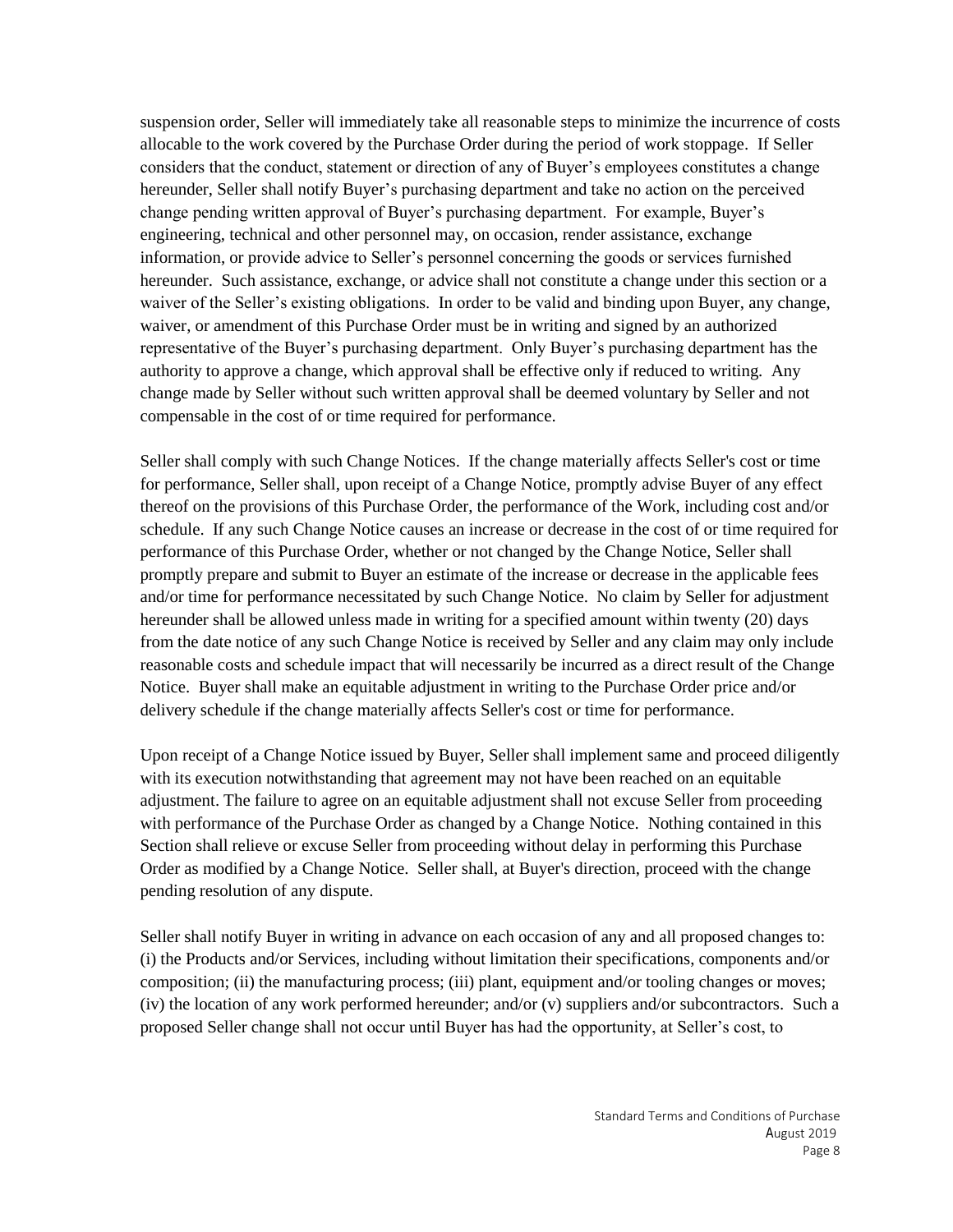conduct such audits, surveys and/or testing necessary to determine the impact of such a proposed change on the Products and/or Services and Buyer has approved the proposed change in writing. Seller shall be responsible for obtaining, completing and submitting proper documentation regarding any and all changes, including complying with any written change procedures issued by Buyer. No claim by Seller for an adjustment to the schedule and/or price shall be allowed as a result of Seller's compliance with this section. In addition, Buyer's approval or disapproval of any requested change made by Seller shall not be the basis for an equitable adjustment under this section.

NOTWITHSTANDING THE ABOVE OR ANY OTHER PROVISION OF THIS PURCHASE ORDER, THE SELLER HEREBY AGREES THAT NO CHANGES TO THE PRODUCT AND/OR SERVICES THAT MAY BE REQUIRED IN ORDER TO MEET THE SPECIFIED PERFORMANCE REQUIREMENTS OF THIS PURCHASE ORDER SHALL ENTITLE THE SELLER TO ANY ADJUSTMENT IN EITHER PRICE OR TIME FOR PERFORMANCE.

- **10. Assignment.** Seller may not assign this Purchase Order or any interest herein (including without limitation payment) without the Buyer's prior written consent. Seller will obtain written acknowledgement by any permitted assignee, subcontractor and/or supplier to Seller of such party's commitment to act in a manner consistent with Buyer's code of conduct, and to submit to, from time to time, on-site inspections or audits by Buyer or Buyer's third party designee as requested by Buyer without charge. Seller shall ensure that any permitted assignee shall be bound by the Terms of this Purchase Order. The non-assigning party shall not have any obligation to an assignee of the assigning party unless such consent is obtained. The Buyer is permitted to assign this Purchase Order to any Curtiss-Wright Corporation Affiliate.
- **11. Intellectual Property Indemnity and Remedies.** Seller shall, at its own expense, indemnify, defend and hold Buyer and/or its customers harmless from all costs, damages, expenses, fees, liabilities and losses which may be incurred based on any action, allegation, claim, proceeding or suit that any Product, Services or Documentation furnished hereunder or any part thereof constitutes an infringement or misappropriation of any claim of any patent, copyright, trade secret or other intellectual property right, except for items manufactured by Seller pursuant to designs solely developed by Buyer and furnished to Seller by Buyer. Seller shall, at its own expense, settle or defend all actions, claims, proceedings or suits against Buyer in which any such infringement or misappropriation is alleged, and if any judgment shall be rendered against Buyer in any such action, claim, proceeding or suit, Seller shall, at its own cost and expense, satisfy and discharge same. Notwithstanding the foregoing, any settlement of such an action, claim, proceeding or suit shall be subject to Buyer's written consent, which consent shall not be unreasonably withheld or delayed. If the Product, Services or Documentation furnished hereunder or any part thereof is held in any action, claim, proceeding or suit to constitutes an infringement or misappropriation or its use enjoined, Seller shall at its expense, in a timely manner: (1) procure for the Buyer and its customers the right to continue using the Product, Services and/or Documentation or part thereof, or (2) replace it with a substantially equivalent non-infringing Product, Services and/or Documentation, or (3) modify it so it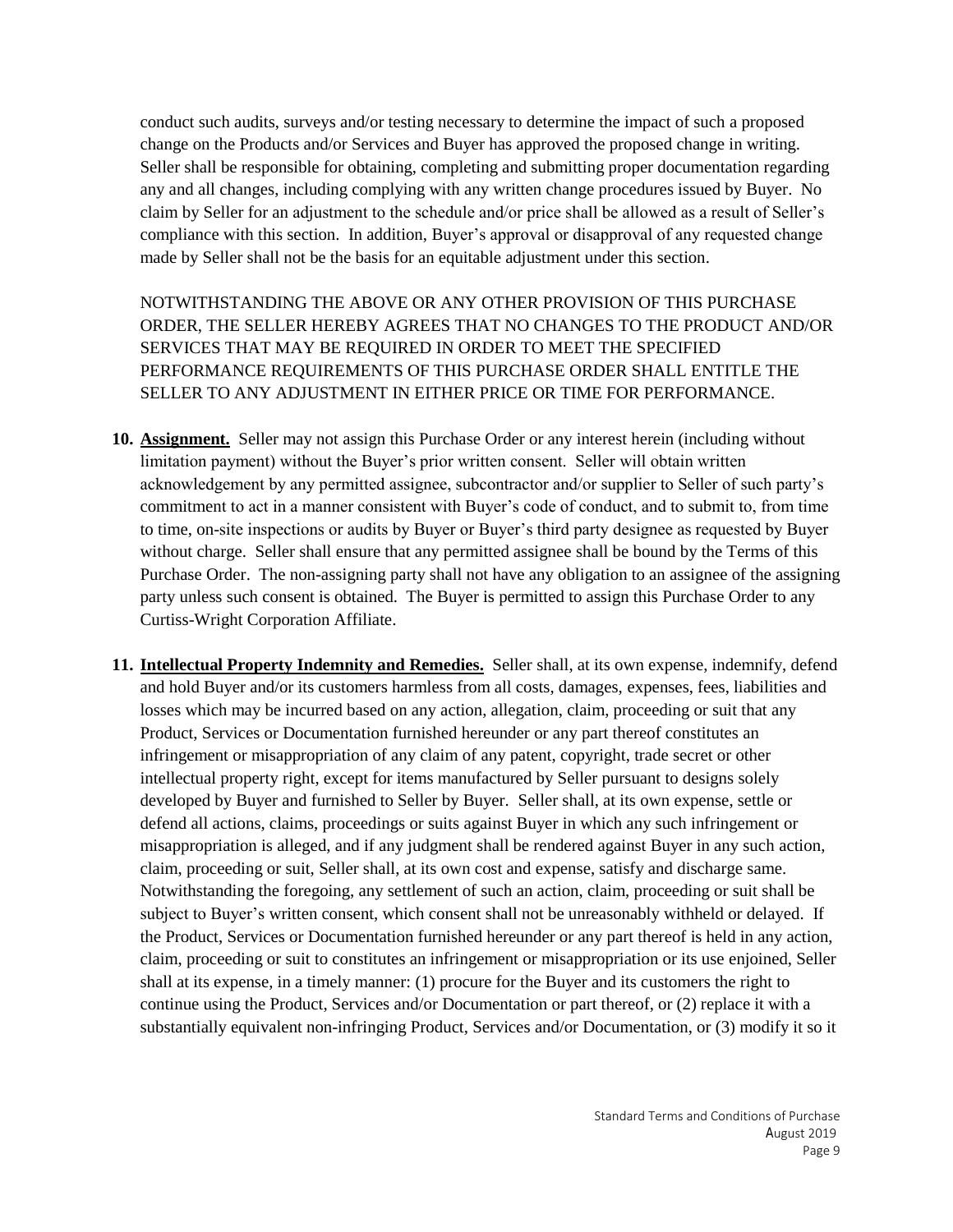becomes non-infringing, but is substantially, functionally equivalent. In the event of the impossibility of the foregoing options, Seller shall provide Buyer a refund of the purchase price of the Product, Services and/or Documentation.

# **12. Compliance with Laws and Standards.**

(a) Where the location of Buyer is North America, Seller, in the performance of this Order, shall comply with all federal, state and local laws, rules and regulations, code and standards applicable to or incorporated by reference in this Purchase Order, including, but not limited to, all applicable environmental protection laws, rules and regulations, all data privacy laws, the Fair Labor Standards Act of 1938, as amended (29 U.S.C. § 201 et seq.) and the Occupational Safety & Health Act of 1970, as amended ("OSHA"), and all rules and regulations thereunder.

Seller will comply with Executive Order 11246, as amended, and the applicable regulations contained in 41 C.F.R. Parts 60-1 through 60-60; 29 U.S.C. Section 793 and the applicable regulations contained in 41 C.F.R. Part 60-741; 38 U.S.C. Section 4212 and the applicable regulations contained in 41 C.F.R. Part 60-250 and/or 60-300; and Executive Order 13201 and the applicable regulations contained in 29 C.F.R. Part 470. The provisions of Executive Order 11246, as amended by Executive Order 11375 (Equal Employment Opportunity), 38 USC 2012 (Vietnam Era Veterans Readjustment Assistance Act), Section 503 of the Rehabilitation Act of 1973 (Handicapped Regulations), and the implementing regulations found at 41 CFR  $60-1$  & 2.41 CFR  $60-250$  and 41 CFR  $60-741$ respectively are hereby incorporated by reference. Buyer's policy is to provide equal employment opportunity and to adhere to federal, state and local laws pertaining thereto. Buyer's policy is to also observe all federal, state and local equal opportunity and affirmative action requirements with regard to race, sex, religion, national origin, handicap and Vietnam Veterans or disabled veteran status. Appropriate action shall be taken by Seller, with respect to itself and any of its suppliers, vendors and any of its subcontractors in order to insure compliance with such laws.

Each invoice submitted against this Purchase Order shall constitute a representation and warranty by Seller that the Products, Services and/or Documentation were delivered in compliance with all such legal requirements, and if Buyer is subjected to any liability as the result of Seller's or its subcontractors' failure to comply with the requirements of this clause, then Seller agrees to indemnify and hold Buyer harmless to the full extent of any loss, damage or expense resulting from such failure. Seller agrees to furnish information, within seven (7) days of Buyer's request, regarding payment, offer, or agreement to pay "political contributions" or "fees or commissions" (as those terms are defined at 22 C.F.R. 130) with respect to any sale by the Buyer for which a license or approval is required form the Office of Defense Trade Controls, Department of State or any sale pursuant to a contract with the Department of Defense under Section 22 of the Arms Export Control Act (22 U.S.C. § 2762).

(b) Where the location of Buyer is Europe, Seller shall comply with the requirements of the Health and Safety at Work Act 1974 and any other relevant legislation (including without limitation those relating to the notification of precautions to be observed in relation to Products and their handling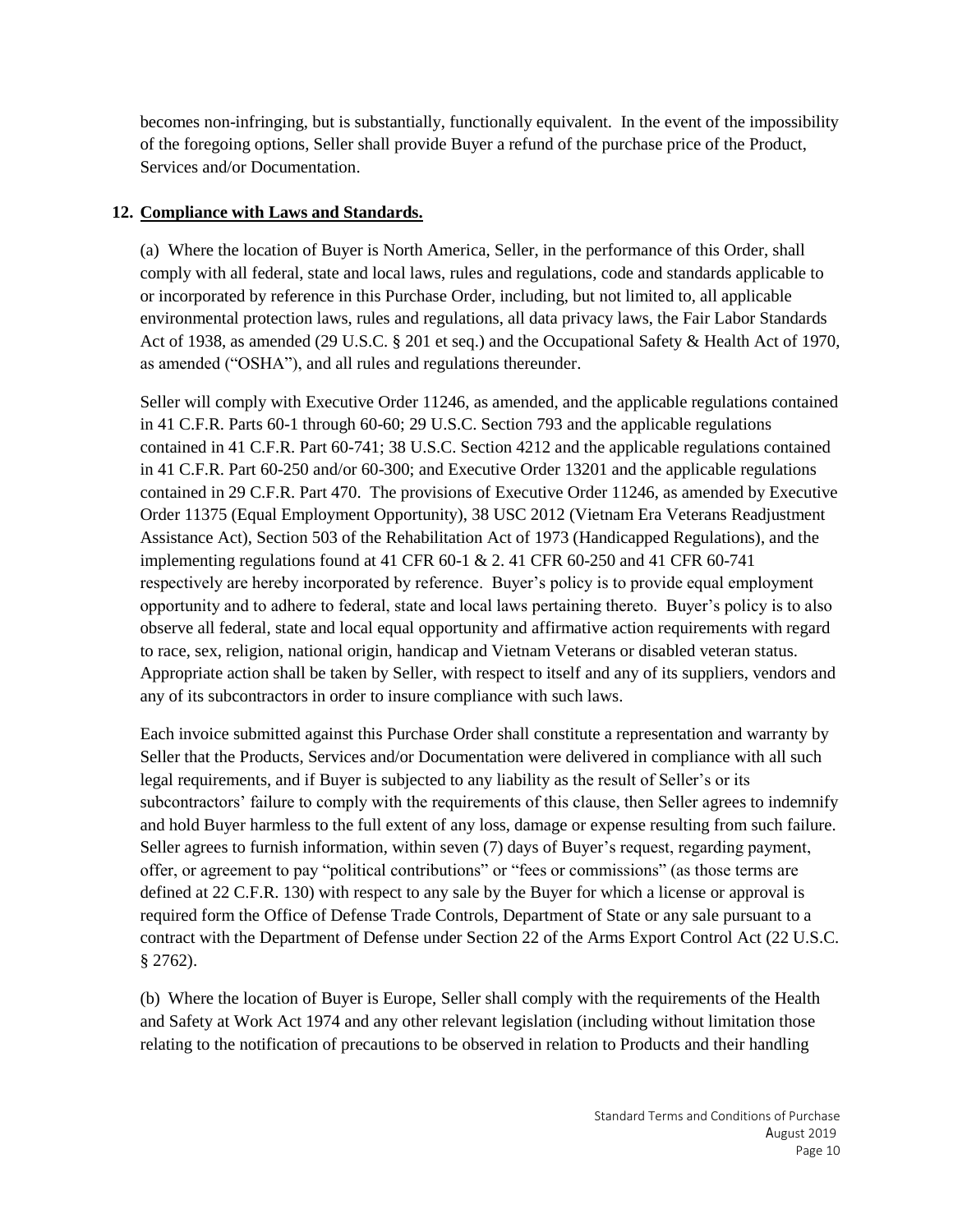operation and storage). The Seller will ensure that full details of all such precautions shall accompany each consignment of Products and that Buyer is notified of all restrictions and/or limitations as to the shelf life of Products immediately after the Purchase Order comes into effect.

(Applicable to plant, machinery and equipment) In accordance with current Health and Safety Legislation, the following requirements must be fulfilled by the Seller:

- (i) the machinery satisfies the essential health and safety requirements.
- (ii) the appropriate conformity assessment has been conducted.
- (iii) the responsible person has issued either a Declaration of Conformity or a Declaration of Incorporation.
- (iv) the CE mark has been properly affixed.
- (v) the machinery is safe.
- (vi) the manufacturer has carried out research and tests on the machinery and components to ensure that the design and construction is sound.

The Seller shall ensure that hazardous or sensitive substances are clearly marked as such in accordance with Control of Substances Hazardous to Health Regulations 1988 (COSHH) and any subsequent amendment thereof and that any safety precaution data sheets required for their handling are also clearly indicated on packaging and delivered therewith.

Where Product is to be delivered into Europe, the Seller shall ensure that all substances, preparations and articles supplied conform to the EU Regulation (EC  $N^{\circ}$  1907/2006) on the Registration, Evaluation and Authorization of Chemicals (REACH) which came into force in June 2007. Seller shall also ensure that any substances, preparations or articles that contain any of the substances detailed on the "Candidate List" published by the European Chemical Agency (ECHA), are detailed on the Health and Safety data sheet supplied with the Product, and that Buyer is fully informed and agrees to accept this Product.

# **13. Termination.**

(a) **Termination for Default.** Buyer may, by written notice, terminate this Purchase Order for Seller's default, in whole or in part, and/or cancel all or any part of the undelivered portion of this Purchase Order if Seller:

(i) fails to deliver the Product or Documentation and/or perform the Services by the time or in the manner specified in this Purchase Order;

(ii) fails to make progress which, in Buyer's reasonable judgement, endangers performance of this Purchase Order in accordance with its terms;

(iii) fails to furnish adequate assurances after a written demand by Buyer for such assurance when reasonable grounds for insecurity arise with respect to Seller's performance;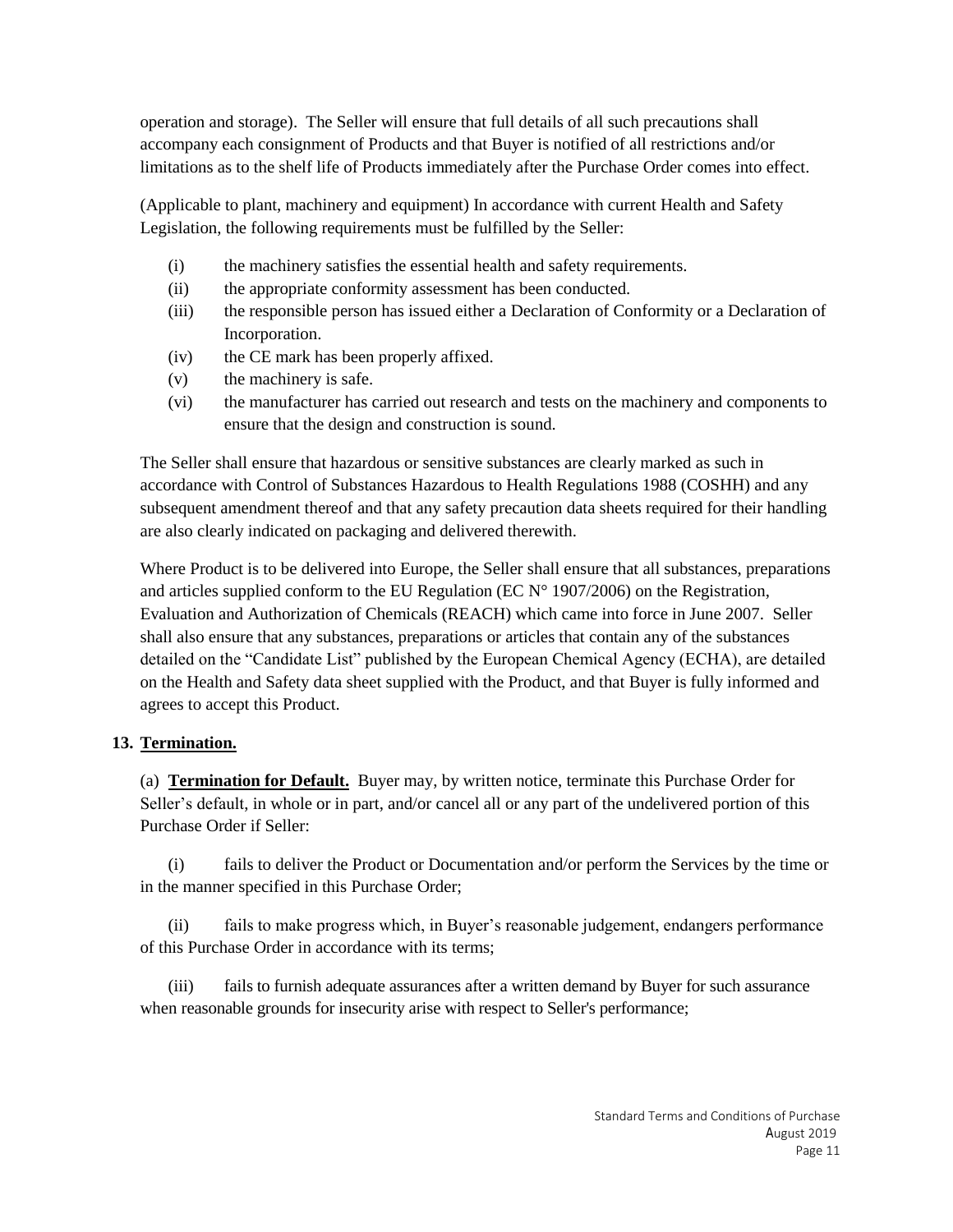(iv) fails to deliver Product or Documentation and/or perform Services that meet the specifications; and/or

(v) fails to perform or comply with any obligation of this Purchase Order or any part thereof.

Such termination and/or cancellation shall become effective if Seller does not cure such failure within ten (10) days of receiving notice of default.

Any such termination or cancellation shall be without liability to Seller except to pay for completed Product, Services and/or Documentation delivered and accepted by Buyer prior to termination or cancellation. In the event of any such termination or cancellation, Buyer may take possession of any materials or equipment incorporated or contemplated to be incorporated into the Product, Services and/or Documentation and cause the work to be completed in whatever manner Buyer deems appropriate at the Seller's sole cost and expense. Seller shall promptly assign to Buyer, or Buyer's designee, such contracts and purchase orders as Buyer shall request be so assigned in connection with the Product, Services and/or Documentation.

Upon termination or cancellation, Buyer may procure from another party, at Seller's expense, and upon terms it deems appropriate, goods, software, articles, documents or other materials, and any data or other information or services similar to those so terminated or cancelled. Seller agrees that it will be liable for Buyer's re-procurement charges, which exceed the amount which would have been due to the Seller had the Seller satisfactorily completed this Purchase Order. Seller shall continue performance of this Purchase Order to the extent not terminated or cancelled.

As an alternate remedy and in lieu of termination or cancellation for default, Buyer, at its sole discretion, may elect to extend the delivery schedule and/or waive other deficiencies in Seller's performance, making Seller liable for any costs, expenses or damages arising from any failure of Seller's performance. If Seller for any reason anticipates difficulty in complying with the required delivery date, or in meeting any of the other requirements of this Purchase Order, Seller shall promptly notify Buyer in writing.

These rights and remedies are in addition to any other rights and remedies available to Buyer under these Terms, in law or in equity.

(b) **Termination for Insolvency or Prolonged Delay.** If Seller ceases to conduct its operations in the normal course of business, fails to meet its obligations as they mature, becomes insolvent, or if any proceeding under the bankruptcy or insolvency laws is brought by or against Seller, a receiver for Seller is appointed or applied for, an assignment for the benefit of creditors is made or an excused delay (or the aggregate time of multiple excused delays) lasts more than sixty (60) days, Buyer may immediately terminate this Purchase Order without liability, except for Product, Services and/or Documentation completed, delivered and accepted within a reasonable period after termination (which will be paid for at the Purchase Order price).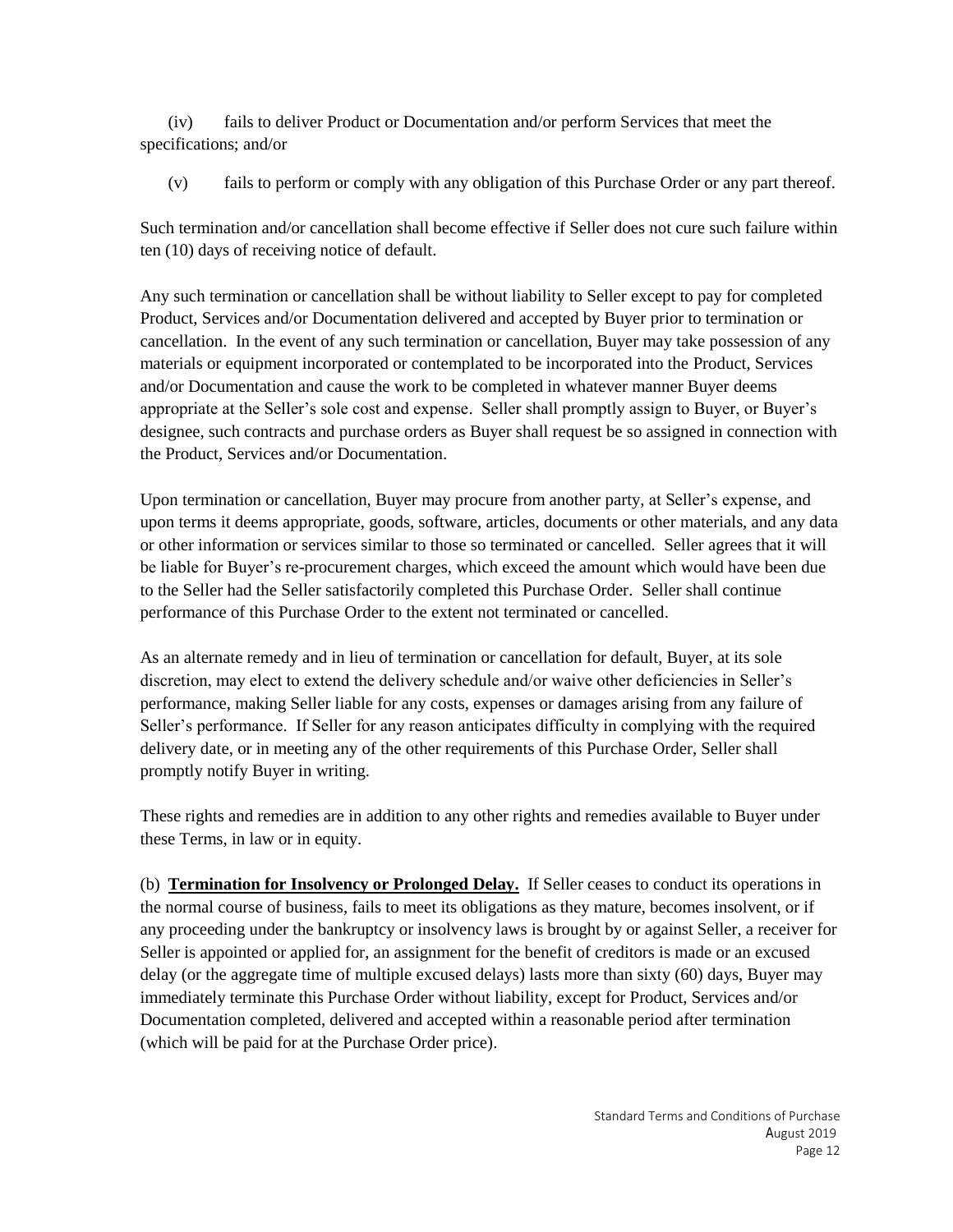(c) **Termination for Convenience.** Buyer may, by written notice, terminate this Purchase Order for Buyer's convenience, in whole or in part, at any time. In such event, Seller shall promptly comply with the directions contained in such notice and shall, subject to such direction: (i) take all necessary action to stop the work terminated, as provided in the notice, minimizing costs and liabilities and ensure that no further steps are taken to produce any undelivered Product or Documentation and/or perform any unperformed Services, (ii) protect, preserve and deliver any property related to this Purchase Order which is in Seller's possession pursuant to Buyer's direction; (iii) use its best endeavors to mitigate any loss it may have incurred as a result of termination; (iv) place no further orders or subcontracts except as may be necessary for the completion of Work not terminated; and (v) continue the performance of such part of the Work, if any, as may not have been terminated by the notice.

Upon termination under this clause, Buyer and Seller shall negotiate reasonable termination costs consistent with costs allowable under Article 9 entitled Changes, which are identified by Seller within thirty (30) days of Buyer's termination notice to Seller, unless the parties have agreed to a termination schedule in writing. Seller shall be entitled to: (i) reimbursement for its actual costs incurred up to and including the date of termination, such cost to be determined in accordance with current industry practices; and (ii) a reasonable profit on the work done up to notice of termination at a rate not exceeding the rate used in establishing the original purchase price, provided however, if it appears Seller would have sustained a loss on the order, no profit shall be allowed and reimbursement of cost shall be adjusted to reflect the indicated rate of loss. In no event shall Buyer's obligations, as a consequence of the termination, exceed the Purchase Order price of the items terminated, less the aggregate of all prior payments made.

Upon payment of the amounts specified above, Seller shall make such disposition of completed or uncompleted items or any raw, semi-processed or completed materials as Buyer may direct. The Seller will comply with and be responsible for reasonable expenses incurred in effecting Buyer's directions.

In connection with any such termination, Buyer may examine Seller's records relating to this Purchase Order as Buyer may deem necessary, provided, however, that if Seller objects to an examination of Seller's records by Buyer, a mutually acceptable independent certified public accounting firm may make such examination and prepare a report for both parties at Seller's sole expense.

**14. Subcontracting.** Seller shall not subcontract any portion of the Work without the prior written approval of Buyer; provided, however, that, Seller's procurement of raw materials normally purchased by Seller and required by Seller in order to fulfill this Purchase Order shall not be construed as a subcontract. Subject to the foregoing, if Seller subcontracts any part of the Work under this Purchase Order outside of the final destination country where the Product and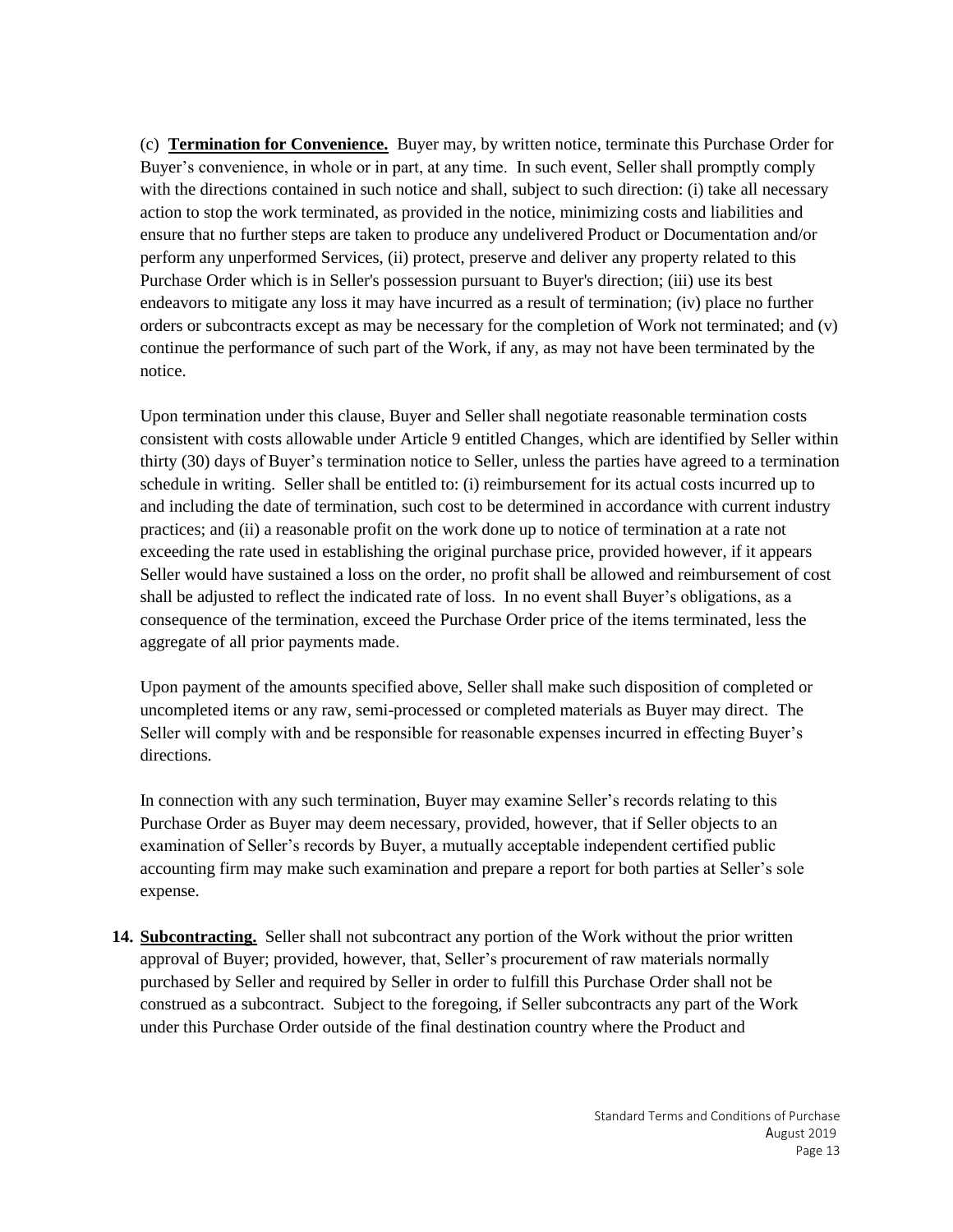Documentation will be delivered or the Services performed, unless otherwise agreed in this Purchase Order, Seller shall be responsible for complying with all customs requirements and export control regulations related to such subcontracts. The Seller shall flow-down the provisions of this Purchase Order and its appendices to its suppliers through the Seller's purchase orders to the extent necessary.

**15. Warranty.** Seller warrants that the Product and Documentation delivered hereunder shall be free from defects in design, workmanship and materials; shall be of merchantable quality; shall be fit for the purpose intended; shall perform in the manner specified; be free of any defects in title and shall conform to all requirements of this Purchase Order. All Product and Documentation shall be warranted by Seller and shall extend to any defect or nonconformity arising within three (3) years after delivery to EST or two (2) years after first placed in use, whichever occurs later. Seller's warranties hereunder shall run to EST, its successors, assigns, customers and users of its products.

Product and/or Documentation ordered to Government specifications shall comply with such specifications as are current at the date of this Purchase Order unless otherwise particularly specified by the Buyer. Any Product and/or Documentation to be delivered hereunder shall consist of new materials, not used, or reconditioned, remanufactured, or of such age as to impair its usefulness or safety. Seller shall maintain lot traceability for all Product and/or Documentation supplied on each Purchase Order with the exception of metallic materials and/or metalworks. Packing slips shall reference traceability number or batch number.

Seller warrants that Services furnished by Seller shall reflect the highest standards of professional knowledge and judgment, shall be free from defects in workmanship and shall conform to all requirements of this Purchase Order, and shall extend to any defect or nonconformity arising within three (3) years after delivery to EST or two (2) years after first placed in use, whichever occurs later. from the completion of such Services.

Any inspection, delivery, review, approval of designs and/or other documentation furnished by Seller, or payment shall not relieve Seller of its obligations under any provision of this Purchase Order, including these warranties. Seller's warranties hereunder shall run to Buyer, its successors, assigns, customers and users of the Product, Documentation and/or Services and shall extend to any defect or nonconformity arising under the warranties.

With respect to any defective Product and/or Documentation or which are not in conformance with the Product /Documentation warranty, Buyer, without waiving any remedies provided by law and/or under this Purchase Order, may require Seller, at its sole expense, as directed by Buyer, to promptly: (1) repair or replace the defective or non-conforming Product/Documentation (and correcting any plans, specifications or drawings affected) in a timely manner; (2) furnish Buyer any materials, parts and instructions necessary to enable Buyer or its customer to correct or have corrected the defect or nonconformity, or (3) refund the purchase price, or an appropriate portion thereof, to Buyer.

With respect to any defective Services or which are not in conformance with the Services warranty, Buyer, without waiving any remedies provided by law and/or under this Purchase Order, may require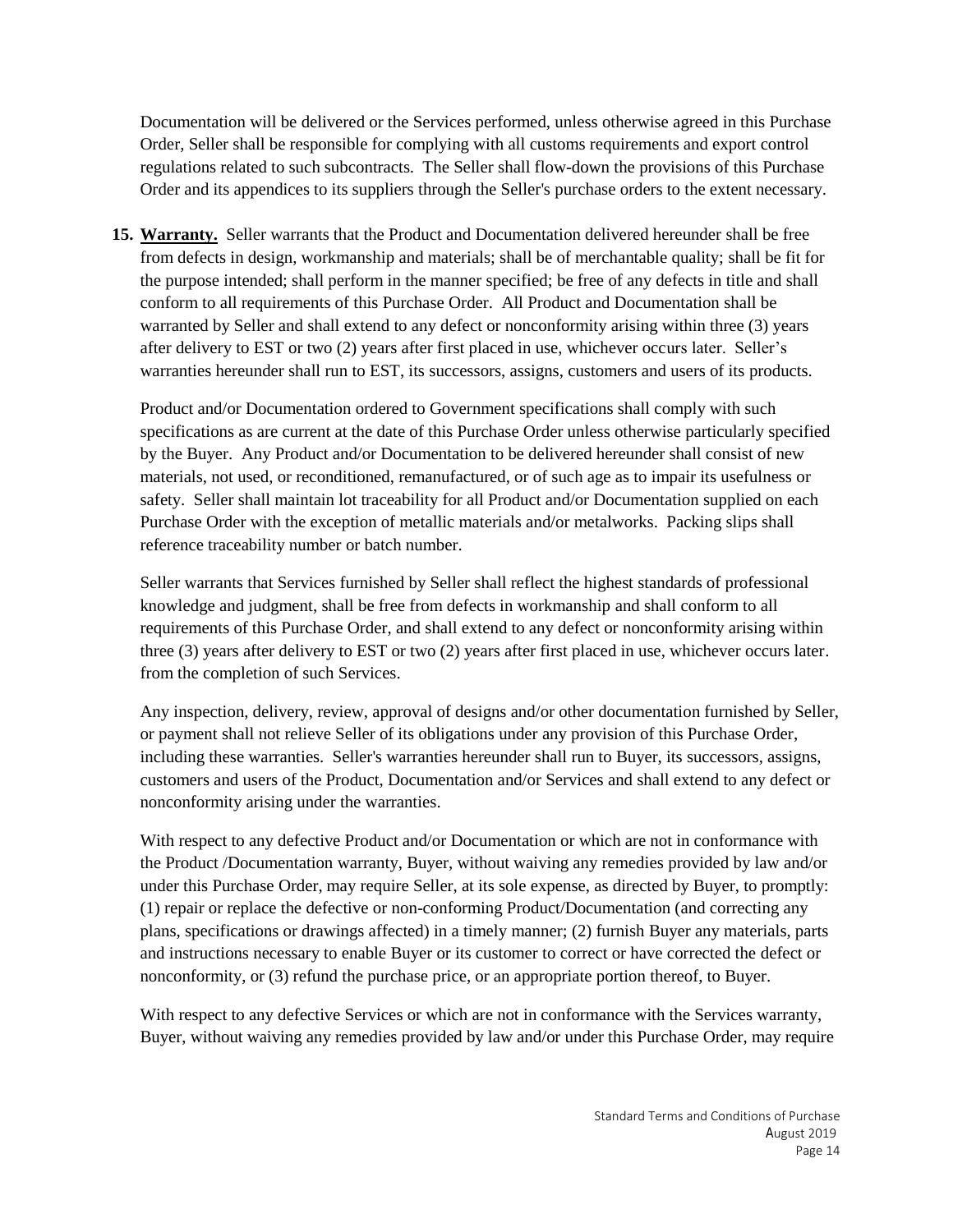Seller, at its sole expense, as directed by Buyer, to promptly: (1) re-perform the non-conforming Services, or (2) refund the purchase price or appropriate portion thereof to Buyer.

Seller shall promptly address and respond to Buyer's notifications of defects or nonconformities and agrees that time will be of the essence in all instances of providing warranty service to Buyer. If Seller refuses or fails promptly to repair or replace such Product/Documentation, furnish Buyer any materials, parts and instructions or to re-perform Services when requested by Buyer, Buyer may, by contract or otherwise, repair or replace such Product/Documentation, obtain any necessary materials, parts and instructions or procure substitute services and Seller agrees to reimburse Buyer for the costs and expenses incurred by Buyer thereby. Buyer shall be entitled to avail itself cumulatively of all remedies provided under this Purchase Order, in law or in equity.

The warranty with respect to any corrected Product, Documentation or Services shall be the later of the original unexpired warranty or two (2) years from the date of repair or replacement or reperformance of Service(s).

- **16. Excusable Delays.** Neither party shall be in default for any delay or failure to perform hereunder due to causes beyond its control and without its fault or negligence ("Force Majeure"); provided, that: (i) the Products to be furnished are not obtainable from other sources in sufficient time to permit Seller to meet the delivery schedule; (ii) Seller furnishes prompt written notice to Buyer of the occurrence of any such cause that will or may delay Seller's performance; and (iii) uses all reasonable efforts to mitigate the impact of such event of Force Majeure. Any delay or failure to perform caused by the default of a supplier of the Seller at any lower-tier shall be excused only if it is beyond the control of both Seller and such supplier and without the fault or negligence of either. If delivery of any Products or performance of Services is delayed by Force Majeure for more than three (3) months, Buyer may, without any additional extension, cancel all or part of any Purchase Order with respect to the delayed Products and/or Services, and exercise any of its remedies hereunder or at law.
- **17. Counterfeit and/or Suspect Work.** Counterfeit and/or Suspect Work is rebuttably presumed to not be in conformance with the requirements of the Purchase Order. Seller agrees that only new and authentic materials will be used in Seller's Product or Work and that any delivered Product to Buyer contains no Counterfeit and/or Suspect Work. No other Item other than a new and authentic Item is to be used by Seller unless approved in advance in writing by Buyer.

Seller shall implement a procedure, applicable at all levels of supply, to control Counterfeit and/or Suspect Work and ensure that Counterfeit and/or Suspect Work is not being delivered or incorporated into any of Seller's Product or Work. In this regard, Seller shall only incorporate Items that are sourced from Original Equipment Manufacturers ("OEMs"), Original Component Manufacturers ("OCMs"), and their respective authorized distributors. Deviations from this general standard must be approved in writing by Buyer, or executed in accordance with Buyer's audited and approved Quality Manual. Seller must make available to Buyer, at Buyer's request, OEM/OCM documentation that authenticates the traceability of the Items to that applicable OEM/OCM. Purchase of Items from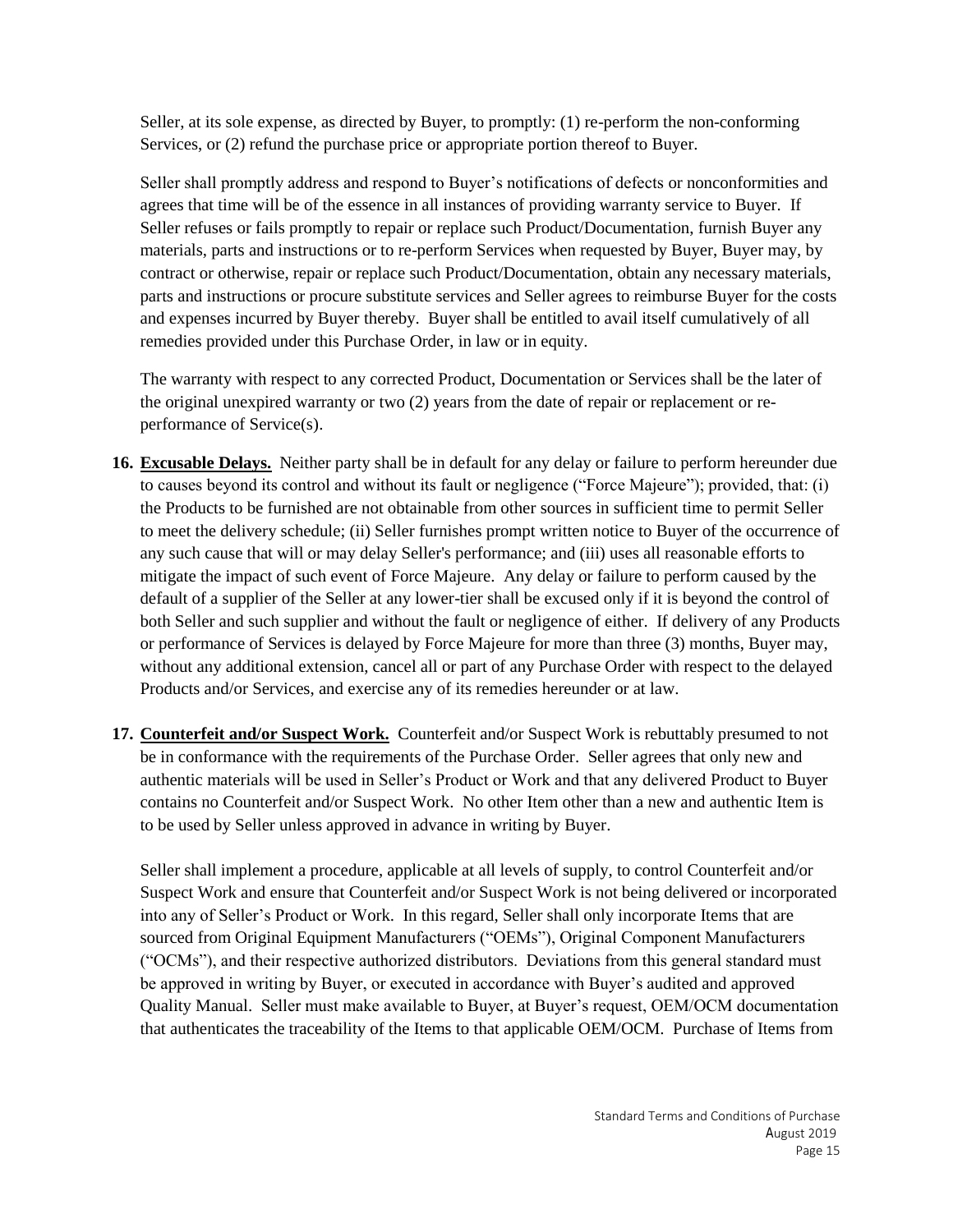independent distributors is not authorized unless first approved in writing by Buyer's purchasing representative. Buyer's approval of Seller request(s) does not relieve Seller's responsibility to comply with all Purchase Order requirements, including the obligations of this Article.

If Seller becomes aware or suspects that it has furnished Counterfeit and/or Suspect Work in any form, Seller shall immediately notify Buyer in writing with the pertinent facts and Seller shall immediately: (1) provide OEM/OCM documentation that authenticates the traceability of the Items in question and a certificate of conformance evidencing compliance with the requirements of the Purchase Order; or (2) promptly replace the Counterfeit and/or Suspect Work with Items acceptable to Buyer at Seller's sole cost and expense. Seller shall also be liable for the costs associated with, but not limited to, costs of removing Counterfeit and/or Suspect Work, costs of reinstalling replacement Items, any testing required by the reinstallation of replacement Items, travel expenses, legal expenses, shipping costs, fines or penalties, labor, replacement Items and administrative expenses.

If Buyer, at any time, has reasonable cause to believe Seller has furnished Counterfeit and/or Suspect Work, in any form, Buyer shall notify Seller and Seller shall immediately: (1) provide OEM/OCM documentation that authenticates the traceability of the Items in question and a certificate of conformance evidencing compliance with the requirements of the Purchase Order; or (2) promptly replace the Counterfeit and/or Suspect Work with Items acceptable to Buyer at Seller's sole cost and expense. Seller shall also be liable for the costs associated with, but not limited to, costs of removing Counterfeit and/or Suspect Work, costs of reinstalling replacement Items, any testing required by the reinstallation of replacement Items, travel expenses, legal expenses, shipping costs, fines or penalties, labor, replacement Items and administrative expenses.

Seller's delivery of Counterfeit and/or Suspect Work to Buyer shall be grounds for the Buyer to terminate the Purchase Order for default. Buyer may, at its option, implement the rights and remedies available to Buyer, which are provided in Section 13(a) entitled Termination for Default in addition to any other rights and remedies available to Buyer under these Terms, in law or in equity.

**18. Buyer Proprietary Information.** Seller agrees that, as a condition to the receipt of Buyer Proprietary Information hereunder, Seller shall: (i) not disclose, directly or indirectly, to any third party any portion of the Buyer Proprietary Information without the prior written consent of Buyer; (ii) not use the Buyer Proprietary Information except for the purpose of fulfilling Buyer's requirements under the Purchase Order; (iii) promptly return or destroy, at Buyer's request, all materials, documentation and notes containing the Buyer Proprietary Information received hereunder except for copies of any computer records or electronic files containing the Buyer Proprietary Information, which have been created by automated processes such as archiving or back-up procedures; (iv) take all reasonably necessary precautions to protect the confidentiality of the Buyer Proprietary Information received hereunder and exercise at least the same degree of care in safeguarding the Buyer Proprietary Information as Seller would with its own proprietary information; (v) inform all employees of Seller to whom Buyer Proprietary Information may be disclosed or made available of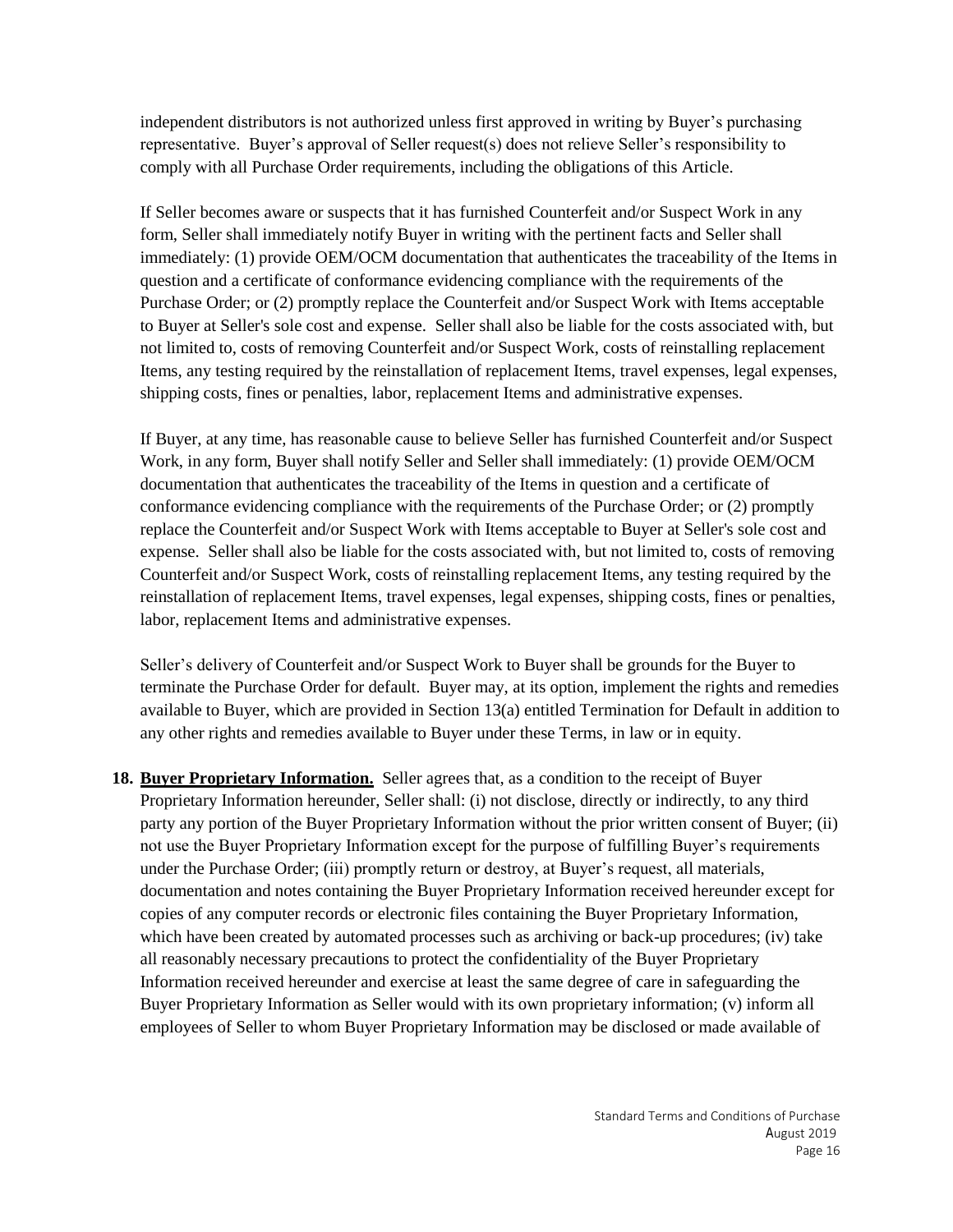the proprietary interest of Buyer therein and of the obligations of Seller with respect thereto; and (vi) promptly advise Buyer in writing upon learning of any unauthorized use or disclosure of the Buyer Proprietary Information.

Any knowledge or information, which Seller shall have disclosed or may hereafter disclose to Buyer and which in any way relates to the goods or services purchased under this Purchase Order (except to the extent deemed to be Buyer's property as set forth in the Purchase Order), shall not be considered Seller's confidential or proprietary information and shall be acquired by Buyer free from any restrictions as part of the consideration for this Purchase Order. Buyer may use such information for any purpose, whatsoever, irrespective of any statement to the contrary appearing on such information.

Seller shall not make any announcement, take or release any photographs, nor release or publish any information concerning this Purchase Order or any part thereof or with respect to its business relationship with Buyer, to any third party, member of the public, press, business entity, or any official body except as required by applicable law, rule, injunction or administrative order, without Buyer's prior written consent prior to such release or publication.

The confidentiality provisions and the obligations of this Article shall survive the termination or completion of this Purchase Order.

**19. Prices, Taxes and Payments.** As compensation for the Products and/or Documentation purchased from Seller and/or the Services performed by Seller, Buyer shall pay Seller as set forth in the Purchase Order and in the currency set forth in the Purchase Order. Unless expressly stated in the Purchase Order, the prices stated in the Purchase Order are: (1) firm and fixed for the delivery period shown; (2) not subject to price escalation for any reason; (3) inclusive of the costs of all tests and inspection; (4) inclusive of the cost of packing, packaging and crating required; (5) inclusive of all taxes, impositions, charges and exactions imposed on or measured by this Purchase Order (except for applicable sales and use taxes that are separately stated on Seller's invoice), whether levied in the country of manufacturing, the country from where the Products, Documentation and/or Services are provided, or any country through which the Products are transported; and (6) inclusive of any transportation expenses, export charges, import charges, document processing costs and fees and all other charges. The prices shall not include any taxes, impositions, charges or exactions for which Buyer has furnished a valid exemption certificate or other evidence of exemption. All other taxes imposed prior to delivery at the destination point are for the account of Seller, including property taxes imposed with respect to Product for which title has passed to Buyer pursuant to this Purchase Order, including but not limited to, inventory taxes that may be levied while Product is being stored by Seller or is otherwise in Seller's custody. There shall be no change in any Terms of the Purchase Order (including without limitation the price) on account of any change in taxes of any type applicable to any aspect of this Purchase Order. Unless otherwise stated in the Purchase Order, the payment due date, including discount periods, shall be net sixty (60) days computed from the date of the later of: the scheduled delivery date; the actual delivery date; or the date of receipt of a correct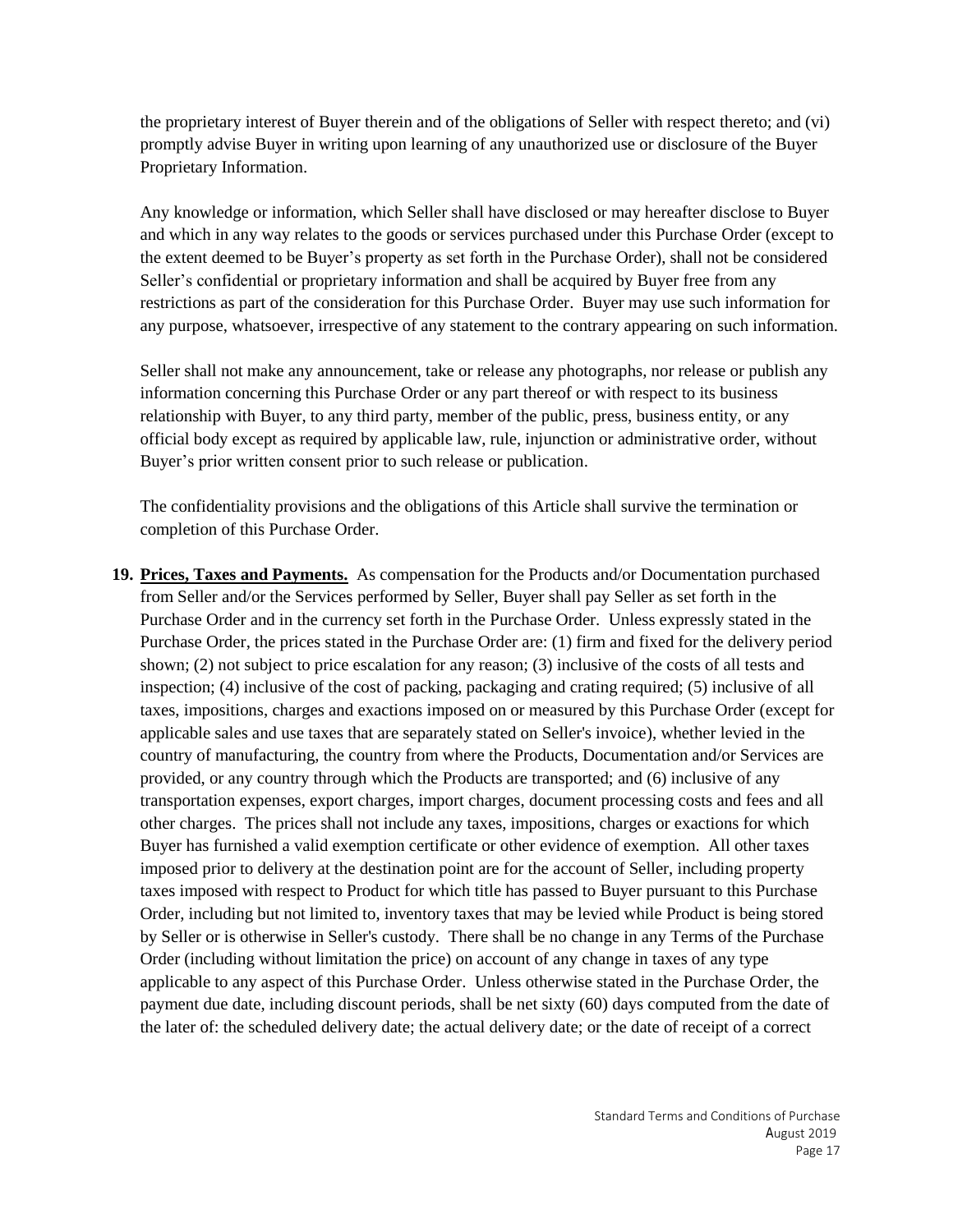invoice. Payment shall be deemed to have been made on the date Buyer's check is mailed or payment is otherwise tendered. Seller shall promptly repay to Buyer any amounts paid in excess of amounts due Seller. Seller warrants that the prices for any Products, Documentation and/or Services under this Purchase Order do not exceed the prices for goods and/or services offered by Seller to third parties on similar terms and conditions.

- **20. Government Orders.** When the Product, Documentation and/or Services furnished are to be used in the performance of a contract or subcontract with a governmental body or other entity requiring compliance with similar laws and regulations, the additional and/or supplementary terms and conditions incorporated herein by reference, which are attached hereto, shall apply, along with all other laws and regulations applicable to such contract or subcontract, as such laws and regulations may be amended from time to time. Seller certifies that the prices charged herein do not exceed the maximum amounts permissible under any applicable price regulations, rulings, schedules or orders promulgated by any duly authorized governmental agency.
- **21. Buyer Furnished Property.** The terms of this Article apply to Buyer Furnished Property.Seller shall not use Buyer Furnished Property on any other work or orders without the prior written consent of Buyer. Seller shall not alter our use Buyer Furnished Property for any purpose or for any other party other than that specified by Buyer, without the prior written consent of Buyer.

Title to Buyer Furnished Property shall remain with Buyer. Seller shall segregate and clearly mark Buyer Furnished Property to show Buyer's ownership and shall preserve Buyer's title thereto free and clear of all encumbrances. Seller, shall, if requested by Buyer, submit to Buyer an itemized inventory showing the description and location of each item of Buyer Furnished Property. Buyer shall have the right to enter Seller's premises to inspect Buyer Furnished Property. Should Seller fail to perform the duties imposed upon it by this section or should Buyer at any time have reason to believe that its title to, or right to the possession of, any Buyer Furnished Property is threatened, Buyer shall have the right to enter upon Seller's premises and remove such property. Upon completion or termination of this Purchase Order, Seller shall segregate all Buyer Furnished Property and shall dispose of same as Buyer may direct. Seller shall make such property available to Buyer per Buyer's request, including preparation, packaging, and shipping as directed. Expense for preparation for shipment shall be for Seller's account and delivery shall be made at Seller's plant. Buyer reserves the right to abandon Buyer Furnished Property at no additional cost to Buyer upon issuance of written notification to Seller of such intent.

Seller shall, at its expense, store, protect, preserve and perform all maintenance, repairs and replacements necessary with respect to Buyer Furnished Property so that the same may remain suitable for the use contemplated hereby and may be returned to Buyer in as good condition as when received, except for reasonable wear and tear or consumption of materials necessarily resulting from their use.Seller shall give Buyer prompt written notice of any Buyer Furnished Property which, upon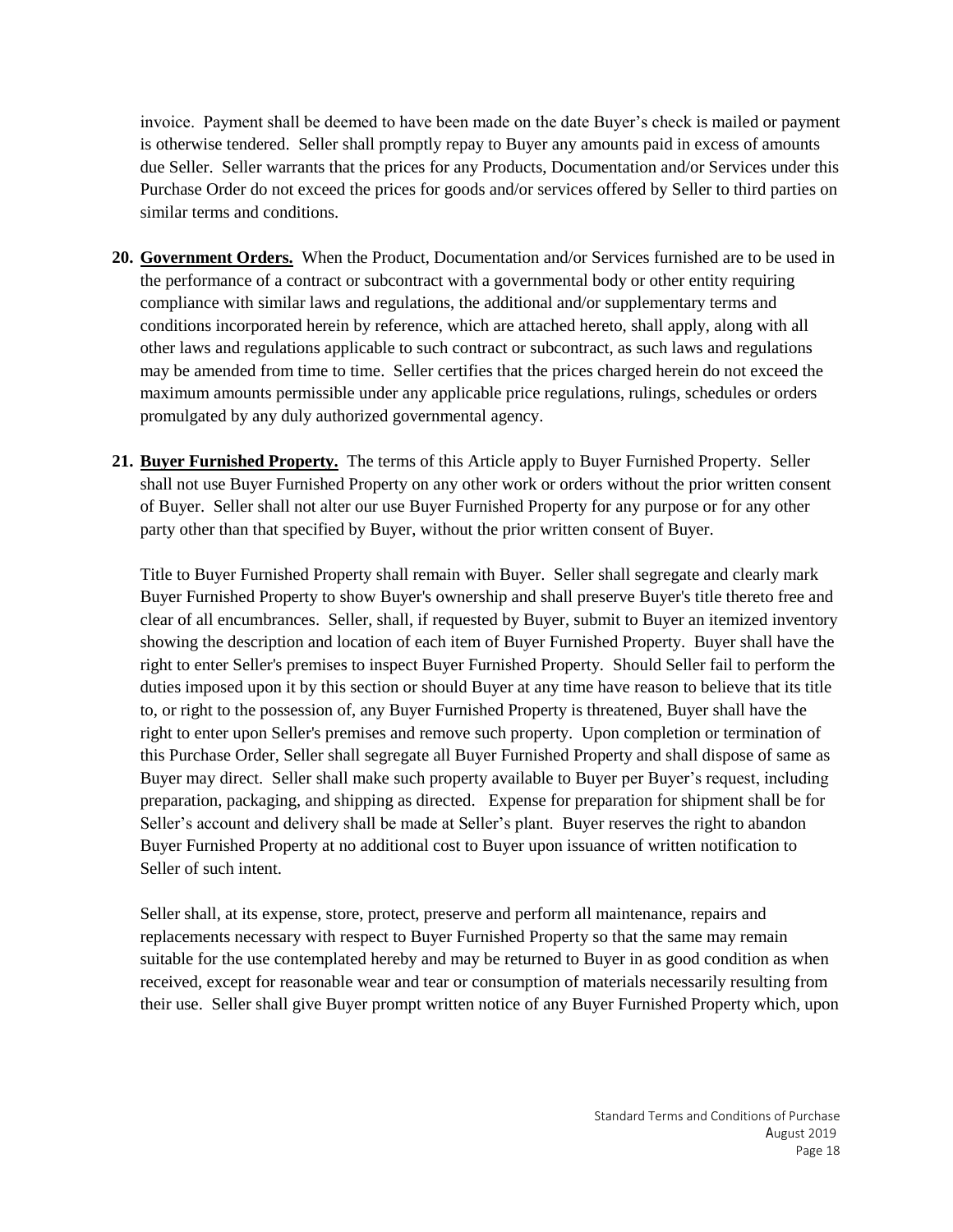delivery, is found to be defective. The correction or replacement of such defective property shall be accomplished at Buyer's written direction.

Upon delivery to Seller, the risk of loss or damage to Buyer Furnished Property shall be upon Seller. Seller shall, at its own expense, secure, or maintain extended insurance coverage in an amount sufficient to cover the replacement cost of the Buyer Furnished Property. Risk of loss or damage shall transfer to Buyer when such Property is returned to Buyer. Seller waives any and all claims relating to loss, damage, injury or delay arising out of or related to Buyer Furnished Property and Seller shall indemnify Buyer against any and all liability for damage to property or injury to or death of persons arising from or incidental to the presence or use of Buyer Furnished Property, whether such damage, injury, or death be caused by defects in such Buyer Furnished Property, negligence in the use thereof, strict liability, or otherwise.

# **22. Toxic Substances.**

(a) Where the Product is to be delivered into North America, Seller warrants that each and every chemical substance delivered under this Purchase Order shall, at the time of sale, transfer or delivery, be on the list of chemical substances compiled and published by the Administrator of the Environmental Protection Agency pursuant to Section 8(b) of the Toxic Substance Control Act (Public Law 94 469), as may be amended. Seller shall submit to Buyer, Material Safety Data Sheets, prepared in accordance with OSHA Hazardous Communication Standard, 29 CFR 1910.1200, as required.

Seller warrants that the Product furnished hereunder have been completely and accurately labeled pursuant to the requirements of 40 CFR Part 82, "Protection of Stratospheric Ozone" or that such Product does not require such labeling.

(b) Where the Product is to be delivered into Europe, the Seller shall ensure that hazardous or sensitive substances are clearly marked as such in accordance with Control of Substances Hazardous to Health Regulations 1988 (COSHH) and any subsequent amendment thereof and that any safety precaution data sheets required for their handling are also clearly indicated on packaging and delivered therewith.

The Seller shall ensure that all substances, preparations and articles supplied conform to the EU Regulation (EC N° 1907/2006) on the Registration, Evaluation and Authorisation of Chemicals (REACH) which came into force in June 2007. Ensuring that any substances, preparations or articles that contain any of the substances detailed on the "Candidate List" published by the European Chemical Agency (ECHA), are detailed on the Health and Safety data sheet supplied with the Product and that Buyer is fully informed and agrees to accept these goods.

(c) Seller shall be responsible for all chemical substances or mixtures which it or its subcontractors or suppliers of any tier bring upon premises of Buyer or Buyer's customer. Seller shall be responsible for removing and disposing all such substances and/or mixtures, containers, materials and residue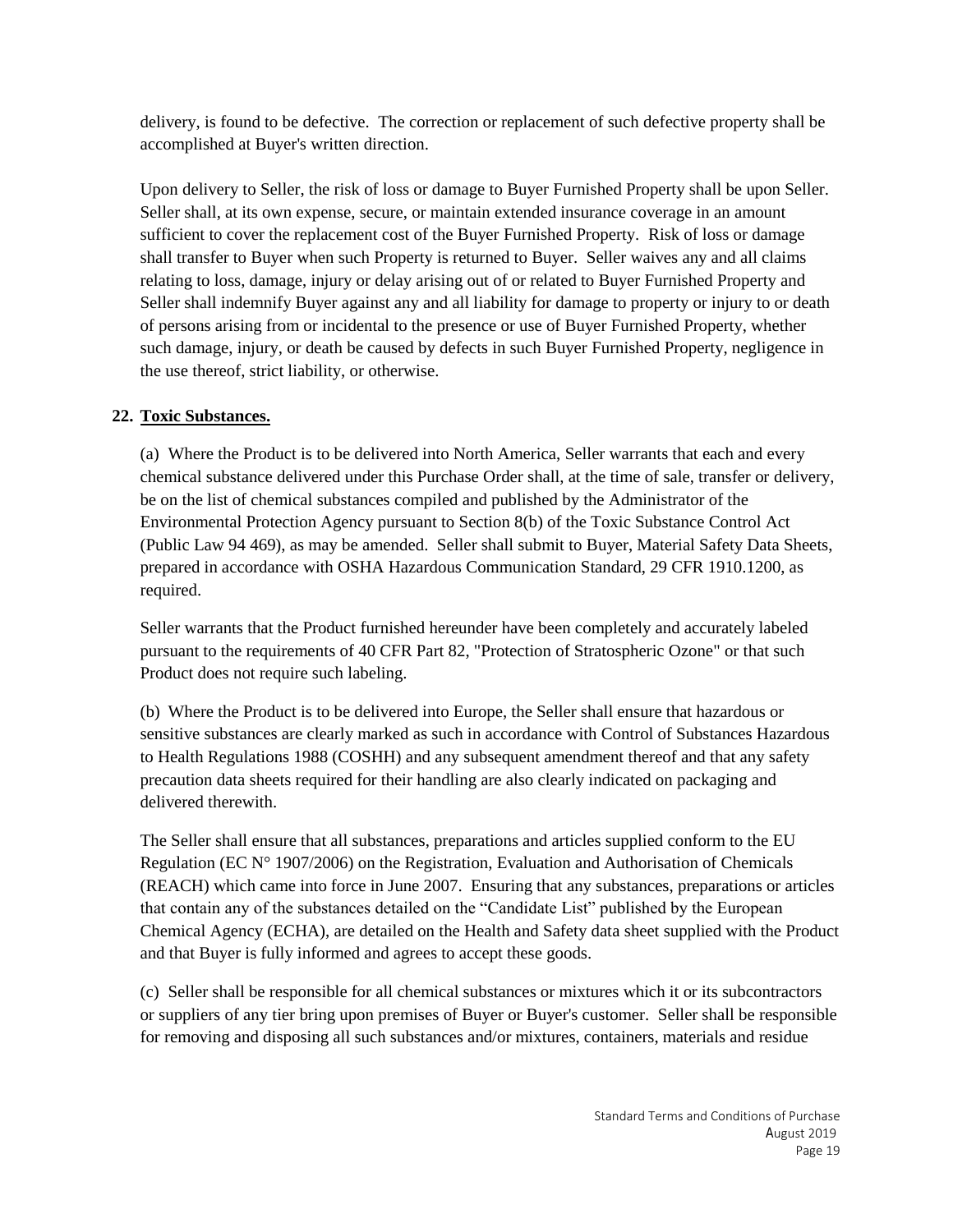from their use, in accordance with all applicable federal, state and/or local statutes, laws, regulations, rules, orders and ordinances.

- **23. Survival.** The provisions entitled "Inspection, Access, Oversight and Audit", "Ownership", "Intellectual Property Indemnity and Remedies", "Compliance with Laws and Standards", "Warranty", "Buyer Proprietary Information", "Buyer Furnished Property", "Anti-Virus Warranty" and "Conflict Minerals Compliance", apply notwithstanding any other provision of the Purchase Order and shall survive completion or termination of the Purchase Order.
- **24. Insurance and Indemnity.** In addition to, and without limiting any liability, warranty and/or indemnity obligation contained in this Purchase Order, Seller shall, as a separate obligation, carry and pay for insurance of the types and in the minimum amounts as follows, covering items, risks, and operations related to or required to fulfill this Purchase Order, with insurance carriers acceptable to Buyer: (1) Workers' Compensation in an amount no less than the applicable statutory minimum requirement and Employer's Liability Insurance in an amount of no less than \$1 million; (2) Commercial General Liability Insurance on an "Occurrence Form" with a combined single limit of no less than \$5 million including coverage for (i) premises and operations, (ii) products and completed operations, (iii) explosion, collapse, and underground damage, and (iv) contractual liability; (3) Business Automobile Liability Insurance covering liabilities for the death of or injury to any one person and liabilities for loss of or damage to property resulting from any one accident with a combined single limit of not less than \$5 million per occurrence; (4) Excess liability covering the matters described and in excess of the coverage provided by (1), (2), and (3) above with a combined single limit of no less than \$5 million per occurrence. Buyer makes no representations or warranties that the insurance required under this Article will be sufficient or adequate for Seller.

All Seller's insurance policies shall be issued by an acceptable insurance company and shall include the following: (1) Buyer and its subsidiaries and affiliates shall be named as an additional insured on all insurance required to be maintained hereunder (except for Workers' Compensation and Professional Liability); (2) a waiver of subrogation in favor of Buyer (except on Professional Liability); (3) cross liability or severability of interest coverage (liability policies only); (4) Seller's insurance is primary and any insurance maintained by Buyer or principal is considered excess and non-contributory; and (5) a 30-day advance written notice in the event of cancellation, non-renewal or material change of any policy.

Prior to commencing work under a Purchase Order, Seller shall furnish Buyer Certificates of Insurance that document the insurance required to be maintained hereunder and provide evidence of registration under any applicable Workman's Compensation statute.

In the event that any of the Product, Documentation and/or Services provided under a Purchase Order are supplied by a subcontractor, Seller will cause each such subcontractor to comply with the obligations imposed upon Seller pursuant to this paragraph as if such subcontractor were Seller hereunder.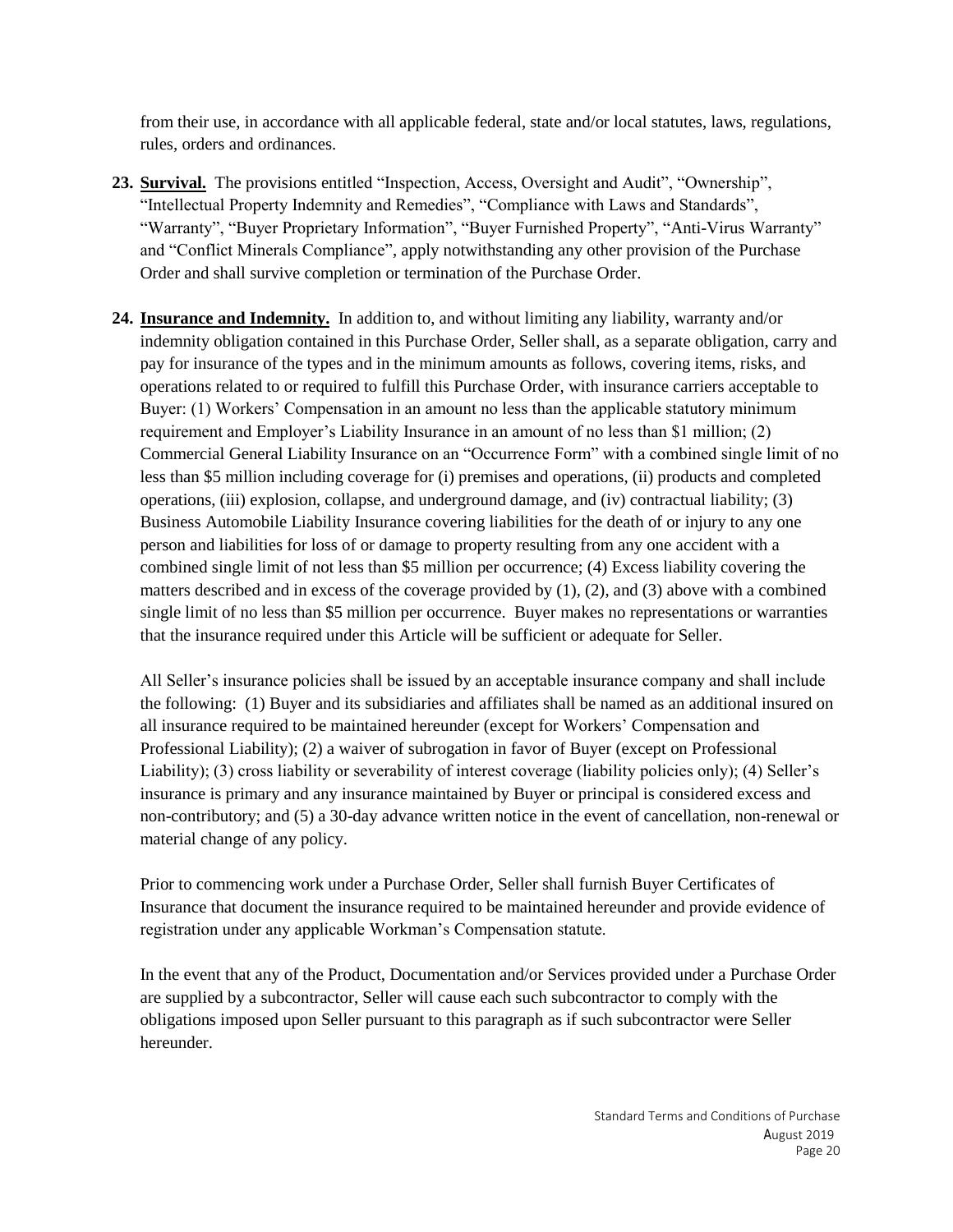Seller assumes the entire responsibility and liability for losses, expenses, damages, demands and claims in connection with or arising out of any injury (including death), or damage to property sustained in connection with or to have arisen out of the acts or omissions of Seller or its subcontractors, agents or employees. Seller shall indemnify and hold Buyer harmless from and against any and all claims, demands, actions, causes of action, suits, damages, expenses (including attorneys' fees) and liabilities whatsoever resulting from or arising in any manner on account of or by reasons of any injury to or death of any person or any damage to or loss of property attributable to the acts or omissions of the Seller or its subcontractors, agents or employee, including the Product and/or Documentation delivered or Service performed hereunder.

**25. Choice of Law and Dispute Resolution.** If Seller and Buyer are U.S.-entities, this Purchase Order shall be interpreted in accordance with the laws of the State of New York, exclusive of any choice of law provisions. If Seller or Buyer is a non-U.S. entity, this Purchase Order shall be interpreted in accordance with the laws of England and Wales, exclusive of any choice of law provisions. The Seller and Buyer expressly agree to exclude from this Agreement the United Nations Convention on Contracts for the International Sale of Goods, 1980, and any successor thereto.

#### (a) **Dispute Resolution – Management Meetings.**

If any dispute arises in connection with this Purchase Order, the parties' respective senior representatives will, within ten (10) days after receipt of a written request from either party to the other party, in accordance with this Article, meet in a good faith effort to resolve the dispute without recourse to legal proceedings. If the parties fail to reach agreement within thirty (30) days after receipt of the written request, any dispute or difference may be referred for resolution by arbitration in accordance with the following Sections. All proceedings shall be conducted in the English language.

### (b) **Dispute Resolution – Domestic.**

If Seller and Buyer are U.S.-entities, any controversy or claim arising out of or relating to this Agreement, or the breach thereof, shall be settled by arbitration administered by the American Arbitration Association ("AAA") in accordance with its Commercial Arbitration Rules then in effect. If the dispute involves \$5 million or less, the arbitration shall be conducted by a single arbitrator. Either party to this contract may propose to the other the names of one or more persons, one of whom would serve as the single arbitrator. If, within thirty (30) days after receipt by a party of a proposal made in accordance with this paragraph the parties have not reached agreement on the choice of an arbitrator, the single arbitrator shall be appointed by the AAA in accordance with its Rules. If the dispute involves more than \$5 million, the arbitration shall be conducted by a tribunal of three arbitrators. Within fifteen (15) days after the commencement of arbitration, each party shall select one person to act as arbitrator and the two selected shall select a third arbitrator (who shall serve as the chairperson of the tribunal) within ten (10) days of their appointment. If the arbitrators selected by the parties are unable or fail to agree upon the third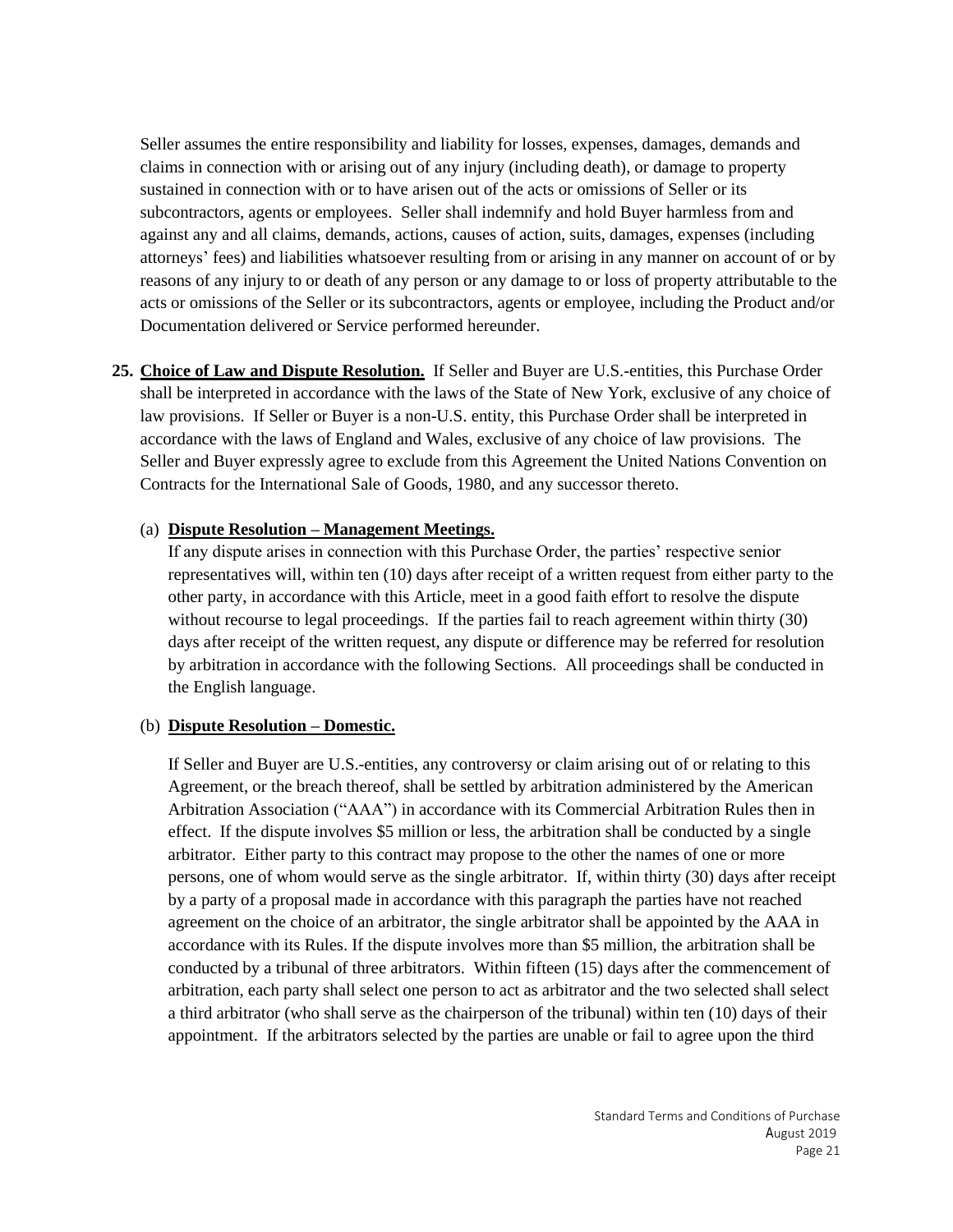arbitrator, the third arbitrator shall be selected by the AAA in accordance with its Rules. No arbitrator may be affiliated, whether directly or indirectly, with any of the parties, including, without limitation, as an employee, consultant, partner or shareholder.

Consistent with the expedited nature of arbitration, each party will, upon the written request of the other party, promptly provide the other with copies of any documents relevant to the issues raised by any claim or counterclaim. Any dispute regarding discovery, or the relevance or scope thereof, shall be determined by the arbitrator(s), which determination shall be conclusive. All discovery shall be completed within sixty (60) days following the appointment of the arbitrator(s).

The place of arbitration shall be New York, New York. Any arbitral tribunal constituted pursuant to this agreement shall apply the law of New York to all disputes. The award by the arbitrator or arbitrators shall be final, and judgment upon the award rendered may be entered in any court having jurisdiction thereof. Notwithstanding the foregoing, Buyer may initiate suit in any jurisdiction for protection and enforcement of its intellectual property rights. The award shall be made within nine (9) months of the filing of the notice of intention to arbitrate, and the arbitrator(s) shall agree to comply with this schedule before accepting appointment; however, this time limit may be extended by agreement of the parties or by the arbitrator(s) if necessary. The parties shall each bear and pay 50% of the fees and other expenses of the AAA in connection with the arbitration set forth herein; provided, however, that if the AAA identifies a prevailing party, then the non-prevailing party shall be responsible for reimbursing the prevailing party for all of its reasonable out-of-pocket costs and expenses incurred in connection with the resolution of the dispute, including all reasonable attorneys' fees, accounting fees and experts' fees, and shall also be responsible for paying all of the costs associated with the arbitration provided for herein, including all fees and expenses of the AAA in connection with the arbitration. Except as may be required by law, neither a party nor an arbitrator may disclose the existence, content, or results of any arbitration hereunder without the prior written consent of both parties.

#### (c) **Dispute Resolution – Foreign.**

If Seller or Buyer is a non-U.S. entity, any dispute, controversy or claim arising out of or relating to this Agreement, or the breach thereof, shall be settled by arbitration under the Rules of Arbitration of the International Chamber of Commerce ("ICC") as in force at the commencement of the arbitration by one or more arbitrators appointed in accordance with the said Rules. If the dispute involves \$5 million or less, the arbitration shall be conducted by a single arbitrator. Either party to this agreement may propose to the other the names of one or more persons, one of whom would serve as the sole arbitrator. If, within thirty (30) days after receipt by a party of a proposal made in accordance with this paragraph the parties have not reached agreement on the choice of an arbitrator, the single arbitrator shall be appointed by the ICC in accordance with its Rules. If the dispute involves more than \$5 million, the arbitration shall be conducted by a tribunal of three (3) arbitrators. Within fifteen (15) days after the commencement of arbitration, each party shall select one person to act as arbitrator and the two (2) selected shall select a third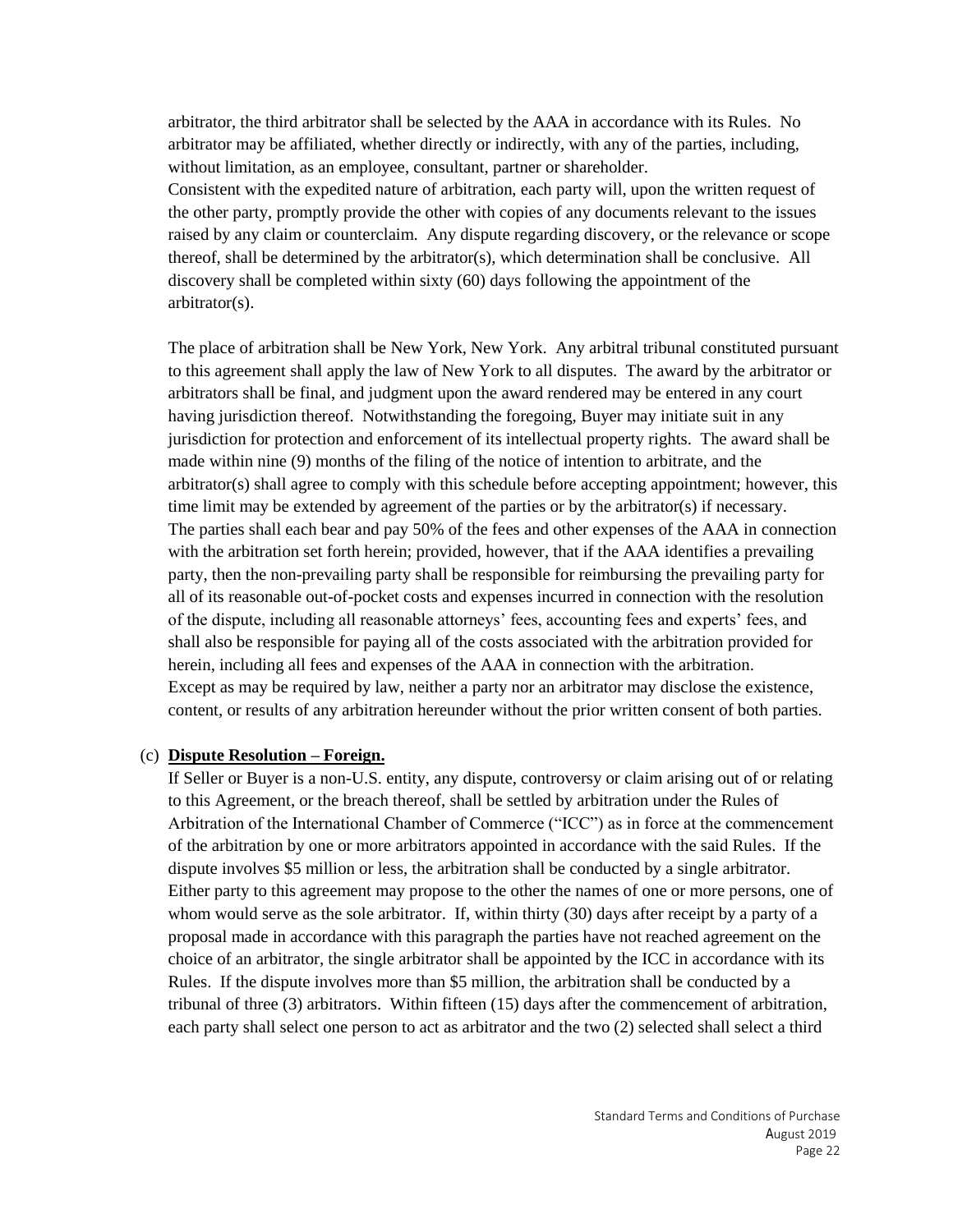arbitrator (who shall serve as the chairperson of the tribunal) within ten (10) days of their appointment. If the arbitrators selected by the parties are unable or fail to agree upon the third arbitrator, the third arbitrator shall be selected by the ICC in accordance with its Rules. No arbitrator may be affiliated, whether directly or indirectly, with any of the parties, including, without limitation, as an employee, consultant, partner or shareholder.

Consistent with the expedited nature of arbitration, each party will, upon the written request of the other party, promptly provide the other with copies of any documents relevant to the issues raised by any claim or counterclaim. Any dispute regarding discovery, or the relevance or scope thereof, shall be determined by the arbitrator(s), which determination shall be conclusive. All discovery shall be completed within sixty (60) days following the appointment of the arbitrator(s).

The place of arbitration shall be London, England. Any arbitral tribunal constituted pursuant to this Purchase Order shall apply the law of England and Wales to all disputes. The arbitration shall be conducted in English. The award of the arbitrator shall be final and binding upon the parties and may be entered and/or enforced in any court of competent jurisdiction. Notwithstanding the foregoing, Buyer may initiate suit in any jurisdiction for protection and enforcement of its intellectual property rights. The parties acknowledge that this Purchase Order and any award rendered pursuant to it shall be governed by the United Nations Convention on the Recognition and Enforcement of Foreign Arbitral Awards. The award shall be made within nine (9) months of the filing of the notice of intention to arbitrate, and the arbitrator(s) shall agree to comply with this schedule before accepting appointment; however, this time limit may be extended by agreement of the parties or by the arbitrator(s) if necessary.

The parties shall each bear and pay 50% of the fees and other expenses of the ICC in connection with the arbitration set forth herein; provided, however, that if the ICC identifies a prevailing party, then the non-prevailing party shall be responsible for reimbursing the prevailing party for all of its reasonable out-of-pocket costs and expenses incurred in connection with the resolution of the dispute, including all reasonable attorneys' fees, accounting fees and experts' fees, and shall also be responsible for paying all of the costs associated with the arbitration provided for herein, including all fees and expenses of the ICC in connection with the arbitration. Except as may be required by law, neither a party nor an arbitrator may disclose the existence, content, or results of any arbitration hereunder without the prior written consent of both parties.

**26. Software License and Anti-Virus Warranty.** In the event that any software or software documentation is provided to Buyer by Seller in any form whatsoever under a Purchase Order and no software license agreement governing the sale has been signed between Buyer and Seller, Buyer and Seller agree to accept the Terms stated below effective the date of the first delivery hereunder:

(a) Subject to the Terms herein, the Seller grants to Buyer a nonexclusive, transferable license to use the software or software documentation in connection with the Product, Documentation and/or Services being provided pursuant to this Purchase Order.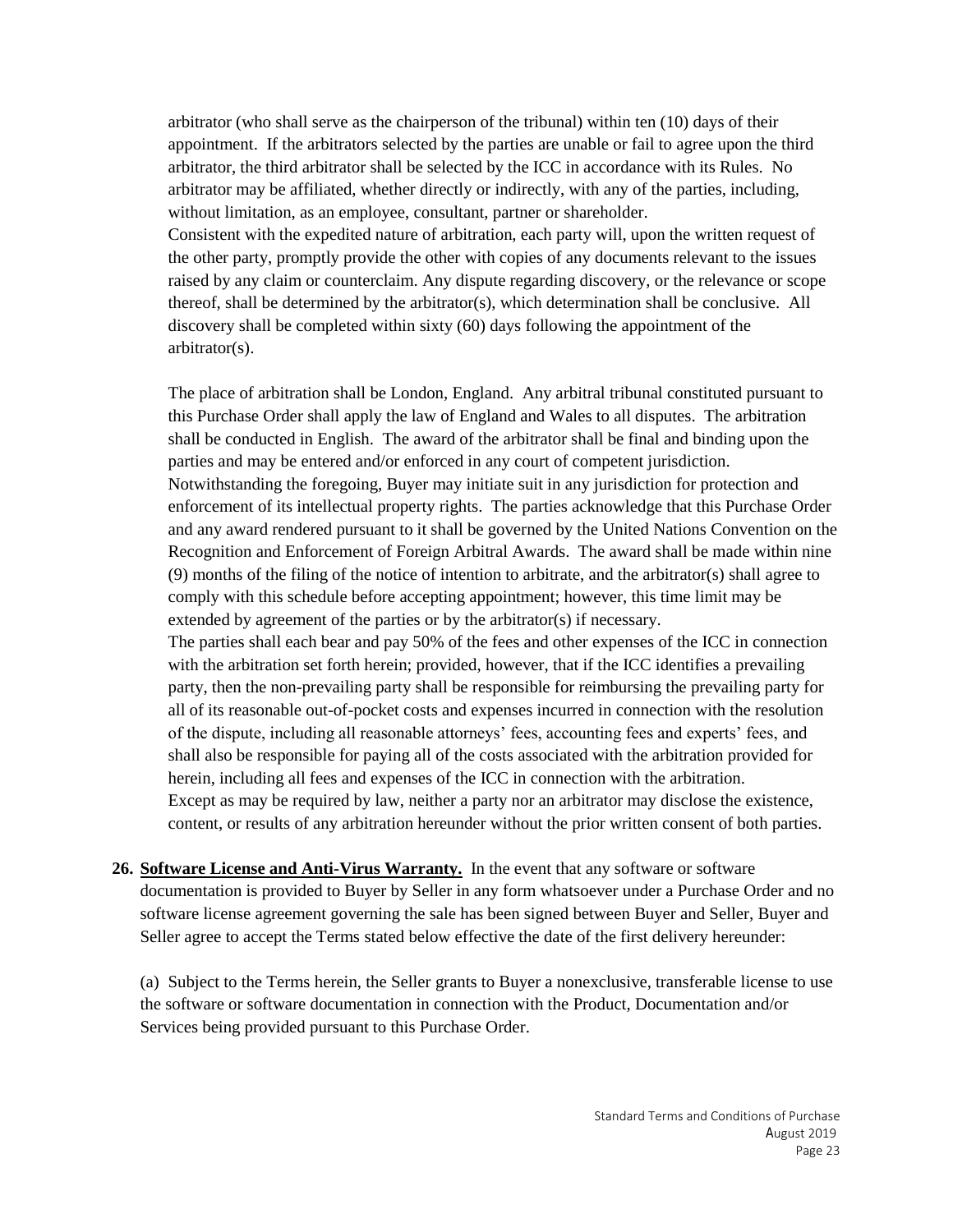(b) Making copies of software or documentation is permitted so long as Buyer reproduces and includes all Seller proprietary and copyright notices and other legends in the same manner that Seller provides such notices and legends, both in and on every copy of licensed software and documentation and in any form.

(c) This software license is effective as of the date of first delivery hereunder and shall continue until terminated by Buyer for any reason whatsoever upon thirty (30) days prior written notice to Seller, provided Buyer ceases using and either returns or destroys Seller software and documentation; or by Seller, if Buyer does not comply with any of the Terms of this software license and Buyer fails to remedy such failure within thirty (30) days after having received notice from Seller of such failure.

(d) This license and sale is subject to the laws and regulations, and other administrative acts, now or hereinafter in effect, of the United States, Canada, the United Kingdom, and other governments and their departments and agencies relative to the exportation and/or re-exportation of licensed software and documentation. Buyer acknowledges that it will be responsible for compliance as necessary with such laws, regulations and administrative acts.

Software and hardware provided by the Seller shall not contain known computer viruses or other malicious software in accordance with the following requirements:

(a) Viruses are program code that replicate themselves on execution and create undesirable effects, generally only applicable to personal computer systems. Malicious software is program code intentionally added to programs or media to produce undesirable results. An unintentional software error is not malicious code and will be resolved in accordance with other applicable Purchase Order requirements.

(b) The Seller shall take anti-virus and anti-malicious software precautions including installation and proper use of anti-virus software where applicable and implementation of workplace awareness to avoid conveying known computer viruses or other malicious software to the Buyer. Specifically, all computer files, disks, memories or other media produced by or utilized on operating systems supported by anti-virus utilities and provided by the Seller to the Buyer (other than third party supplied software in its original, unopened packaging materials) shall be checked by the Seller prior to delivery to the Buyer to detect and remove any known computer virus or other known malicious software. The Seller virus check shall be performed using the current signature file and software revision for the Seller selected anti-virus software. The Seller shall include a statement verifying that the check has been made prior to delivery to the Buyer. The Seller is not required to perform a virus check on media generated by operating systems not supported by anti-virus utilities.

(c) The Seller shall replace or correct media found to have virus/malicious software during the Seller's check or later found by the Buyer during initial use (including receipt inspection virus check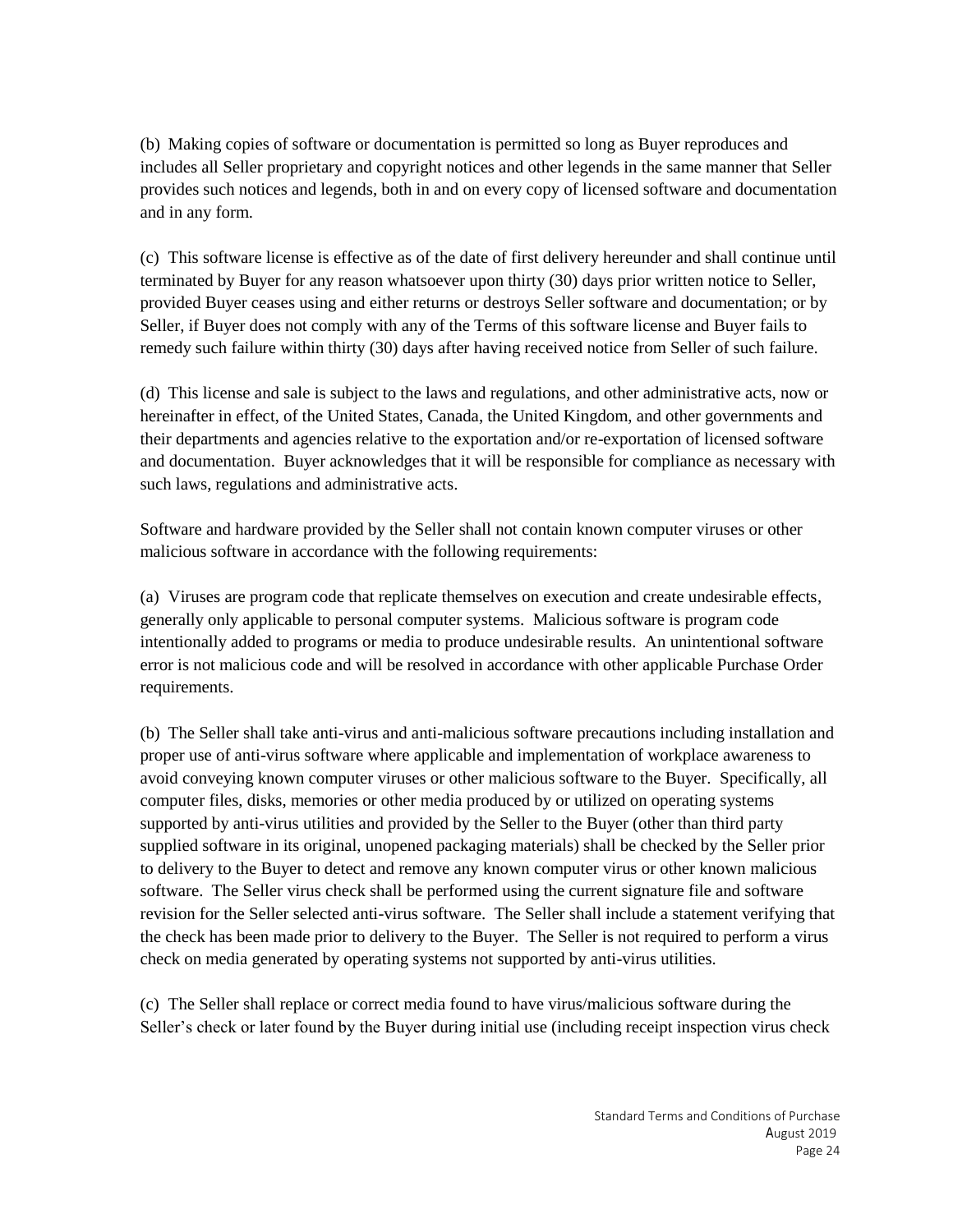when applicable). The Buyer shall provide written notification regarding any virus/malicious software contamination to the Seller.

**27. Compliance with Export Control Laws.** The Seller acknowledges that performance of this Purchase Order is subject to its compliance with all applicable laws, regulations, and/or orders. Seller agrees that it will not export, re-export, resell, transfer or re-transfer, or otherwise ship or deliver any information, articles, assemblies, components, equipment, goods, materials, products, software, technical data or technology, which violates any Export Control Laws.

Seller represents and warrants that it is either: (1) a U.S. person as that term is defined in the Export Control Laws; or (2) that it has disclosed to Buyer's purchasing representative in writing the country in which it is incorporated or otherwise organized to do business, or if a natural person, all citizenships and U.S. immigration status. Seller shall comply with any and all Export Control Laws, and any license(s) issued thereunder. The Seller shall not export, re-export, resell, transfer or retransfer, directly or indirectly, any information, except as permitted by such Export Control Laws. Seller agrees that information, software, technical data or technology received pursuant to this Purchase Order may be used only for the purpose specified by Buyer and may not be exported by Seller from the United States or any other country in which it is received without the prior written approval of Buyer.

Seller shall identify and mark all documents that contain information controlled for export under Export Control Laws, with appropriate and conspicuous export control markings, prior to transmittal to the Buyer. Seller is responsible for determining the appropriate country of origin ("CO") for the Products it manufactures or assembles for Buyer and for marking these Products in English in accordance with the requirements of any applicable regulations. Further, Seller will cooperate fully with Buyer in supplying data to facilitate Buyer's origin reporting requirements and qualification for preferential origin programs such as NAFTA, IFTA, FMF, EXIM and the like. The following trade data elements must be available to be printed out for Buyer or be capable of being transferred electronically to Buyer on each commercial invoice prior to shipment of Products: Country of Origin; Import Country HTS Classification; ECCN; License; Destination Control Statement; Buyer Part Number; Appropriate Delivery Term. Seller agrees that it will maintain, and reproduce upon demand, all documentation relating to the international transport of Buyer Products for a period of not less than one (1) year from the date of each shipment. The Seller's record keeping system will comport with the legal requirements of the U.S. and other nations. Seller will provide written notice to Buyer in the event of an action by the U.S. or other national government customs/export authorities that relates specifically to Products, Documentation and/or Services provided to Buyer by Seller.

Seller shall not give any foreign person access to information, software, technical data or technology without the prior written consent of Buyer. Any request for such consent must state the intended recipient's citizenship(s), and status under 8 U.S.C. 1101 and 8 U.S.C. 1324 (the "Immigration and Naturalization Act"), and such other information as Buyer may reasonably request. No consent